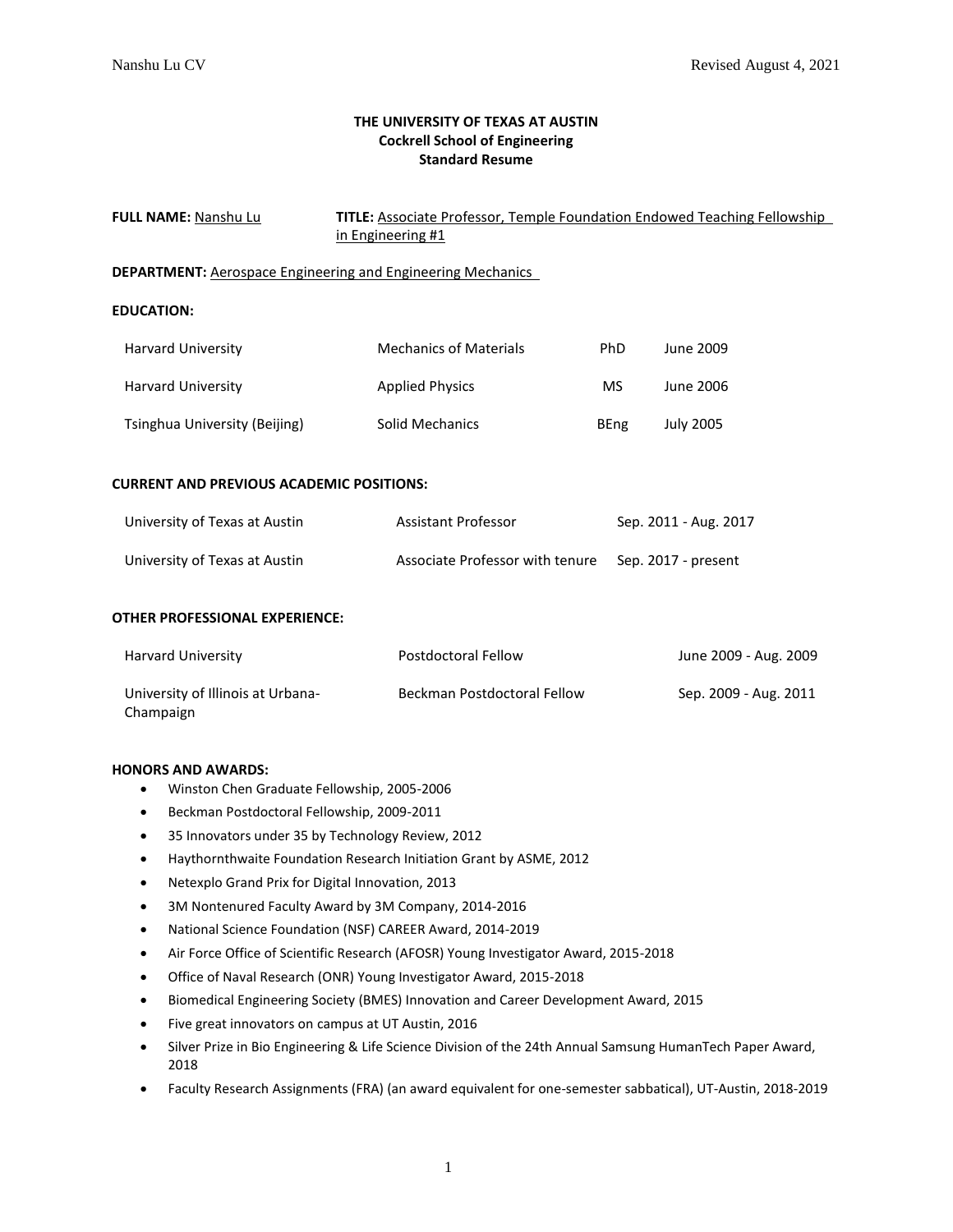- Five World-Changing Women at UT Austin, 2019
- [Micromachines] Best Paper Award, 2019
- iCANx/ACS Nano Rising Star lectureship, 2020
- Fellow of IAAM (International Association of Advanced Materials), 2020
- Web of Science Highly Cited Researcher, 2020
- Best Presenter Award of Symposium S.SM04 in MRS Fall Virtual Meeting, 2020

# **MEMBERSHIPS IN PROFESSIONAL AND HONORARY SOCIETIES:**

- Member: American Society of Mechanical Engineers (ASME), Society of Engineering Science (SES), Materials Research Society (MRS), American Physical Society (APS), and International Society for Optics and Photonics (SPIE)
- Senior Member: Institute of Electrical and Electronics Engineers (IEEE)

# **UNIVERSITY COMMITTEE ASSIGNMENTS:**

| Departmental- | Member, Instructional Laboratory Committee                              | 2012-2020         |
|---------------|-------------------------------------------------------------------------|-------------------|
|               | Member, EM Mechanics Services Courses Committee                         | 2012-present      |
|               | Member, Strategic Planning Committee                                    | 2012              |
|               | Member, Faculty Search Committee                                        | 2012, 2015, 2016, |
|               |                                                                         | 2020, 2021        |
|               | Member, Website Overview Committee                                      | 2013-present      |
|               | Advisor to Women in Aerospace for Leadership and Development<br>(WIALD) | 2021              |
|               | Member, Diversity, Equity and Inclusion (DEI) Committee                 | 2019-2020         |
|               | Chair, Diversity, Equity and Inclusion (DEI) Committee                  | 2020-present      |
| Collegiate-   | Member, Gender Equity Council                                           | 2012-present      |
|               | Member, Women in Engineering Program (WEP) Committee                    | 2013-2019         |
|               | Member, Texas Materials Institute (TMI) Executive Committee             | 2016-present      |
|               | Chair, Women in Engineering Program (WEP) Committee                     | 2017-present      |
|               | Faculty Co-Chair, Asian/Asian American Faculty and Staff                | 2018-2019         |
|               | Association (AAAFSA)                                                    | 2018-2020         |
|               |                                                                         |                   |

# **PROFESSIONAL SOCIETY AND MAJOR GOVERNMENTAL COMMITTEES:**

- Associate Editor,
	- Soft Robotics, co-founder, 2013-2019
	- Science China Technological Sciences, 2017-2021
	- Journal of Applied Mechanics, 2021-present
- Editorial Board,
	- Sensors, 2020-present
- Organizer,

- Track "Soft, Active Materials and Applications in Soft Robotics", Society of Engineering Science (SES) 2020

- Topic "Mechanics of Integrated Structures and Materials in Advanced Technologies", American Society of Mechanical Engineers (ASME) International Mechanical Engineering Congress & Exposition (IMECE), November 2012 & 2013

- Symposium "Mechanics, Materials, and Manufacture of Flexible and Stretchable Electronics", Society of Engineering Science (SES) 2016

- Co-organizer,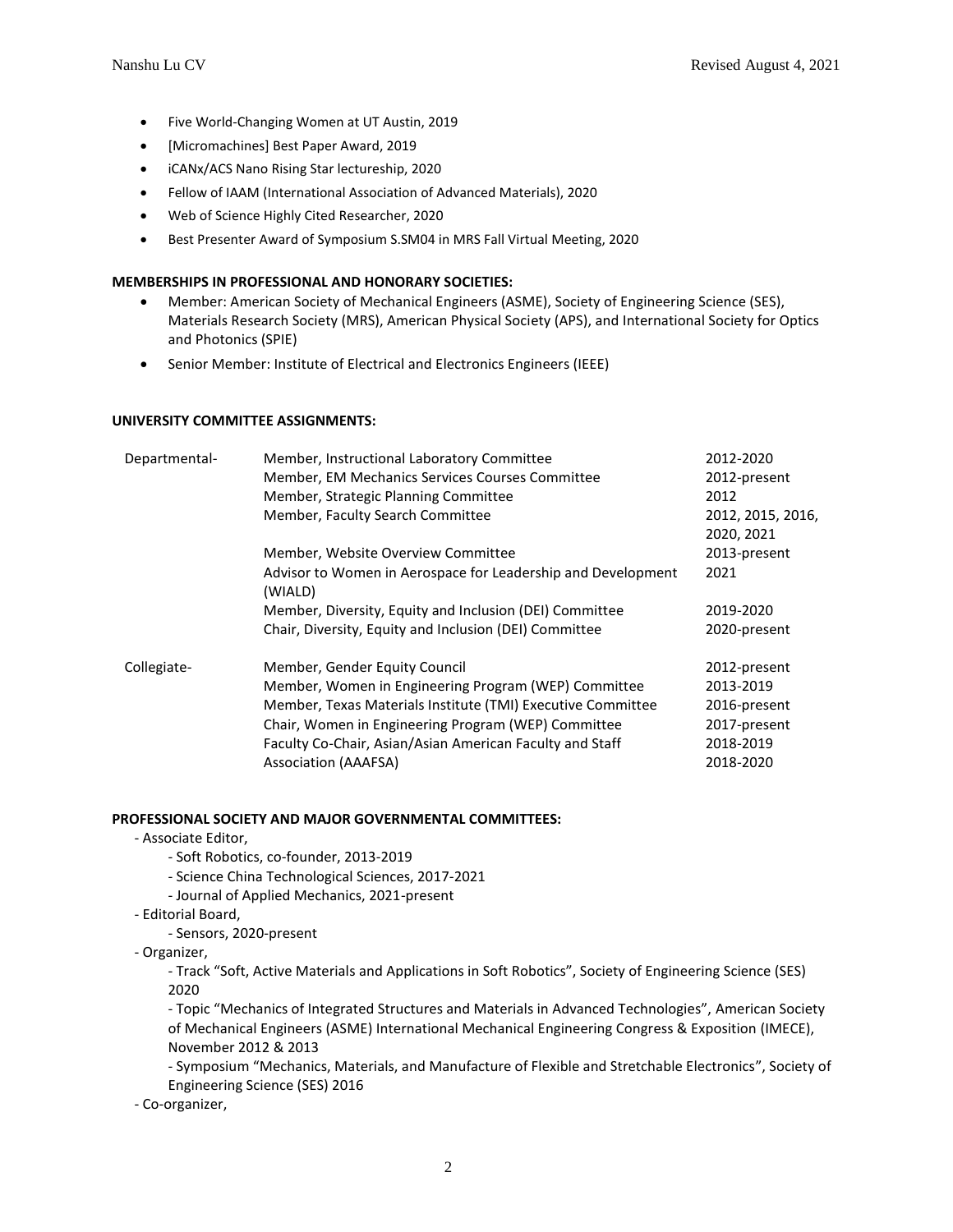- Topic "Mechanics of Integrated Structures and Materials in Advanced Technologies", ASME IMECE, November 2011

- Topic "Mechanics of Soft Materials", ASME IMECE, November 2013

- Symposium "Compliant Energy Sources", Materials Research Society (MRS) Fall Meeting, November 2012

- Symposium "Stretchable and Active Polymers and Composites for Energy and Medicine", MRS Fall Meeting, December 2015

- Committee Chair,

- 2012-Present ASME Applied Mechanics Division "Integrated Structures" Technical Committee - Committee Member,

- 2011-2012 ASME Applied Mechanics Division "Integrated Structures" Technical Committee
- 2013-Present ASME Applied Mechanics Division "Soft Materials" Technical Committee
- Proposal Reviewer,
	- Singapore National Research Foundation
	- European Research Council
	- NSF Civil, Mechanical and Manufacturing Innovation (CMMI) Division
	- NSF Integrative Strategies for Understanding Neural and Cognitive Systems (NCS) Program
	- DOE Basic Energy Sciences (BES) Program
	- NASA Early Career Faculty (ECF) Award Program
	- NASA Human Exploration Research Opportunities (HERO)
	- AFOSR Mechanics of Multifunctional Materials & Microsystems (M^4) Program
	- Natural Sciences and Engineering Research Council of Canada (NSERC)
- Fellowship Panelist,
	- National Defense Science and Engineering Graduate (NDSEG) Evaluation Panel
	- DOD's Science, Mathematics & Research for Transformation (SMART) Evaluation Panel

- Technical Reviewer for Science, Nature Nanotechnology, Proceedings of the National Academy of Sciences, Nature Communications, Advanced Materials, Advanced Functional Materials, Nano Letters, ACS Nano, Scientific Reports, Applied Physics Letters, Journal of Mechanics and Physics of Solids, International Journal of Solids and Structures, Extreme Mechanics Letters, Journal of Materials Research, Acta Materialia, Biomedical Microdevices, Transactions on Biomedical Engineering

#### **PUBLICATIONS:**

Google Scholar link: <https://scholar.google.com/citations?user=mj-O9psAAAAJ&hl=en>

Bold Italic represents Nanshu Lu. Bold indicates Nanshu's PhD and postdoctoral advisors. Italic highlights UT students, postdocs, and visiting scholars supervised by Nanshu at the time that the research was conducted. † indicates equal contribution. \* indicates corresponding authorship.

A. Refereed Journal Papers

#### Published before joining UT

- 1. J. Yoon, Z. Zhang, *N. Lu*, and **Z. G. Suo**\*, "The Effect of Coating in Increasing the Critical Size of Islands on a Compliant Substrate," *Applied Physics Letters,* vol. 90(21), pp. 211912, May 2007. <http://dx.doi.org/10.1063/1.2742911>
- 2. *N. Lu*, J. I. Yoon, and **Z. G. Suo**\*, "Delamination of stiff islands patterned on stretchable substrates," *International Journal of Materials Research,* vol. 98(8), pp. 717-722, Aug. 2007. <http://dx.doi.org/10.3139/146.101529>
- 3. *N. Lu*, X. Wang, **Z. G. Suo**, and **J. Vlassak**\*, "Metal films on polymer substrates stretched beyond 50%," *Applied Physics Letters,* vol. 91(22), pp. 221909, Nov. 2007. <http://dx.doi.org/10.1063/1.2817234>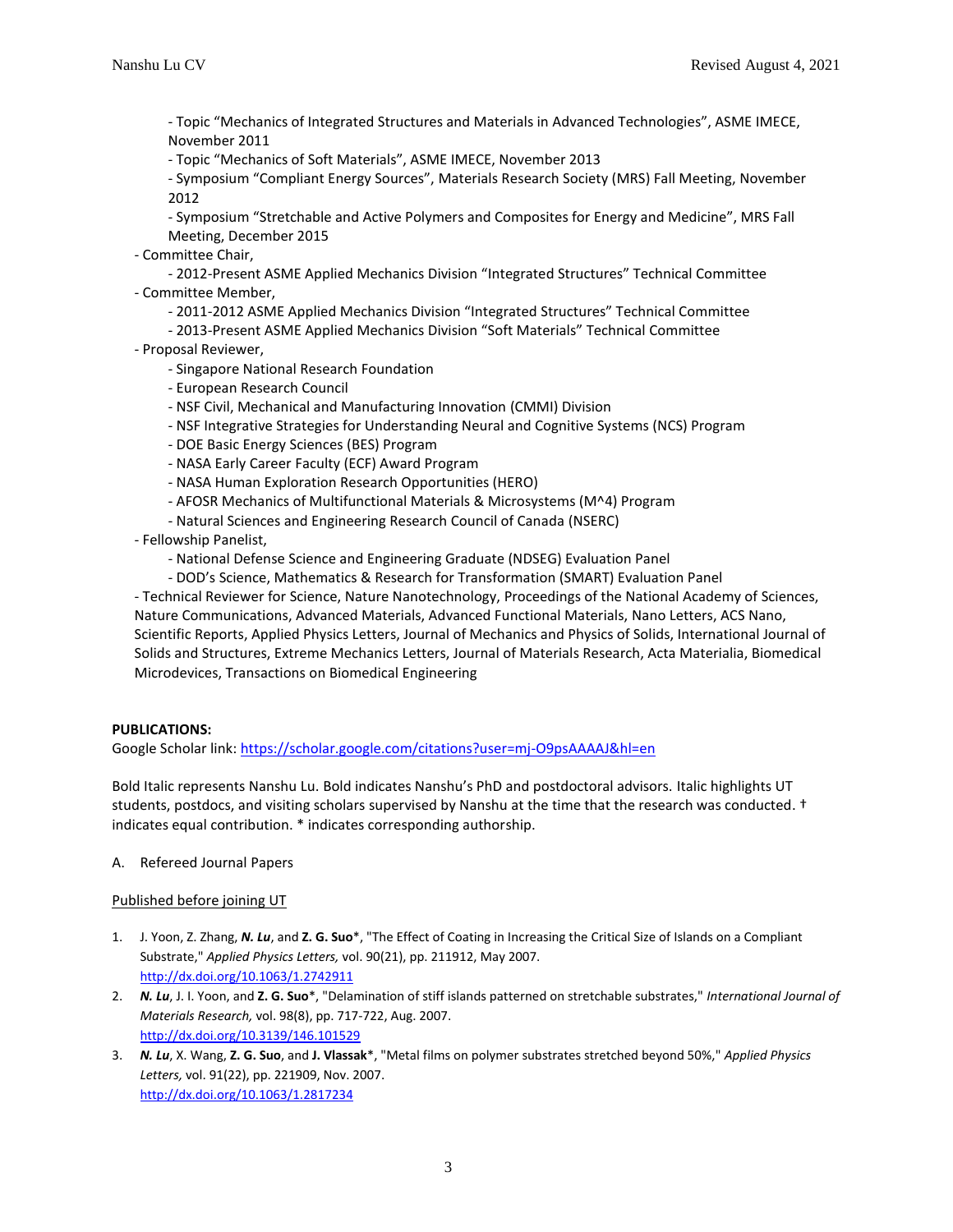- 4. *N. Lu*, X. Wang, **Z. G. Suo**, and **J. Vlassak**\*, "Failure by Simultaneous Grain Growth, Strain Localization, and Interface Debonding in Metal Films on Polymer Substrates," *Journal of Materials Research,* vol. 24(2), pp. 379-385, Feb. 2009. <http://dx.doi.org/10.1557/Jmr.2009.0048>
- 5. J. Y. Sun, *N. Lu*, J. Yoon, K. H. Oh, **Z. G. Suo**, and **J. J. Vlassak**\*, "Inorganic Islands on a Highly Stretchable Polyimide Substrate," *Journal of Materials Research,* vol. 24(11), pp. 3338-3342, Nov. 2009. <http://dx.doi.org/10.1557/Jmr.2009.0417>
- 6. A. C. Siegel, S. T. Phillips, M. D. Dickey, *N. Lu*, **Z. G. Suo**, and G. M. Whitesides\*, "Foldable Printed Circuit Boards on Paper Substrates," *Advanced Functional Materials,* vol. 20(1), pp. 28-35, Jan. 2010[. http://dx.doi.org/10.1002/adfm.200901363](http://dx.doi.org/10.1002/adfm.200901363)
- 7. *N. Lu*, **Z. G. Suo**, and **J. J. Vlassak**\*, "The Effect of Film Thickness on the Failure Strain of Polymer-Supported Metal Films," *Acta Materialia,* vol. 58(5), pp. 1679-1687, Mar. 2010. <http://dx.doi.org/10.1016/j.actamat.2009.11.010>
- 8. D. H. Kim†, *N. Lu***†**, R. Ghaffari†, Y. S. Kim, S. P. Lee, L. Z. Xu, J. A. Wu, R. H. Kim, J. Z. Song, Z. J. Liu, J. Viventi, B. de Graff, B. Elolampi, M. Mansour, M. J. Slepian, S. Hwang, J. D. Moss, S. M. Won, Y. G. Huang, B. Litt, and **J. A. Rogers**\*, "Materials for Multifunctional Balloon Catheters with Capabilities in Cardiac Electrophysiological Mapping and Ablation Therapy," *Nature Materials,* vol. 10(4), pp. 316-323, Apr. 2011. <http://dx.doi.org/10.1038/Nmat2971>
- 9. D. H. Kim†, *N. Lu***†**, R. Ma†, Y. S. Kim, R. H. Kim, S. D. Wang, J. Wu, S. M. Won, H. Tao, A. Islam, K. J. Yu, T. I. Kim, R. Chowdhury, M. Ying, L. Z. Xu, M. Li, H. J. Chung, H. Keum, M. McCormick, P. Liu, Y. W. Zhang, F. G. Omenetto, Y. G. Huang, T. Coleman, and **J. A. Rogers**\*, "Epidermal Electronics," *Science,* vol. 333(6044), pp. 838-843, Aug. 2011. <http://dx.doi.org/10.1126/science.1206157>

### Published in previous rank at UT

- 10. S. M. Won, H. S. Kim, *N. Lu*, D. G. Kim, C. Del Solar, T. Duenas, A. Ameen, and **J. A. Rogers**\*, "Piezoresistive Strain Sensors and Multiplexed Arrays Using Assemblies of Single-Crystalline Silicon Nanoribbons on Plastic Substrates," *IEEE Transactions on Electron Devices,* vol. 58(11), pp. 4074-4078, Nov. 2011. <http://dx.doi.org/10.1109/Ted.2011.2164923>
- 11. J. Y. Sun, *N. Lu*, J. Yoon, K. H. Oh, **Z. G. Suo**, and **J. J. Vlassak**\*, "Debonding and Fracture of Ceramic Islands on Polymer Substrates," *Journal of Applied Physics,* vol. 111(1), pp. 013517, Jan. 2012[. http://dx.doi.org/10.1063/1.3673805](http://dx.doi.org/10.1063/1.3673805)
- 12. D. H. Kim, *N. Lu*, Y. G. Huang, and **J. A. Rogers**\*, "Materials for Stretchable Electronics in Bioinspired and Biointegrated Devices," *MRS Bulletin,* vol. 37(3), pp. 226-235, Mar. 2012. <http://dx.doi.org/10.1557/Mrs.2012.36>
- 13. D. H. Kim, *N. Lu*, R. Ghaffari, and **J. A. Rogers**\*, "Inorganic Semiconductor Nanomaterials for Flexible and Stretchable Bio-Integrated Electronics," *NPG Asia Materials,* vol. 4, pp. e15, Apr. 2012[. http://dx.doi.org/10.1038/am.2012.27](http://dx.doi.org/10.1038/am.2012.27)
- 14. D. H. Kim, R. Ghaffari, *N. Lu*, and **J. A. Rogers**\*, "Flexible and Stretchable Electronics for Biointegrated Devices," *Annual Review of Biomedical Engineering,* vol. 14, pp. 113-128, Apr. 2012. <http://dx.doi.org/10.1146/annurev-bioeng-071811-150018>
- 15. *N. Lu*, Z. Zhang, J. Yoon, and **Z. G. Suo**\*, "Singular Stress Fields at Corners in Flip-Chip Packages," *Engineering Fracture Mechanics,* vol. 86, pp. 38-47, May 2012. <http://dx.doi.org/10.1016/j.engfracmech.2012.02.010>
- 16. S. D. Wang, M. Li, J. Wu, D. H. Kim, *N. Lu*, Y. W. Su, Z. Kang, Y. G. Huang\*, and **J. A. Rogers**\*, "Mechanics of Epidermal Electronics," *Journal of Applied Mechanics,* vol. 79(3), pp. 031022, Apr 2012[. http://dx.doi.org/10.1115/1.4005963](http://dx.doi.org/10.1115/1.4005963)
- 17. M. Ying†, A. P. Bonifas†, *N. Lu*, Y. W. Su, R. Li, H. Y. Cheng, A. Ameen, Y. G. Huang, and **J. A. Rogers**\*, "Silicon Nanomembranes for Fingertip Electronics," *Nanotechnology,* vol. 23(34), pp. 344004, Aug. 2012. <http://dx.doi.org/10.1088/0957-4484/23/34/344004>
- 18. *N. Lu*, C. Lu, *S. Yang*, and **J. Rogers**\*, "Highly Sensitive Skin-Mountable Strain Gauges Based Entirely on Elastomers," *Advanced Functional Materials,* vol. 22(19), pp. 4044-4050, Oct. 2012[. http://dx.doi.org/10.1002/adfm.201200498](http://dx.doi.org/10.1002/adfm.201200498)
- 19. D. H. Kim†, R. Ghaffari†, *N. Lu***†**, S. D. Wang, S. P. Lee, H. Keum, R. D'Angelo, L. Klinker, Y. W. Su, C. F. Lu, Y. S. Kim, A. Ameen, Y. H. Li, Y. H. Zhang, B. de Graff, Y. Y. Hsu, Z. J. Liu, J. Ruskin, L. Z. Xu, C. Lu, F. G. Omenetto, Y. G. Huang, M. Mansour, M. J. Slepian, and **J. A. Rogers**\*, "Electronic Sensor and Actuator Webs for Large-Area Complex Geometry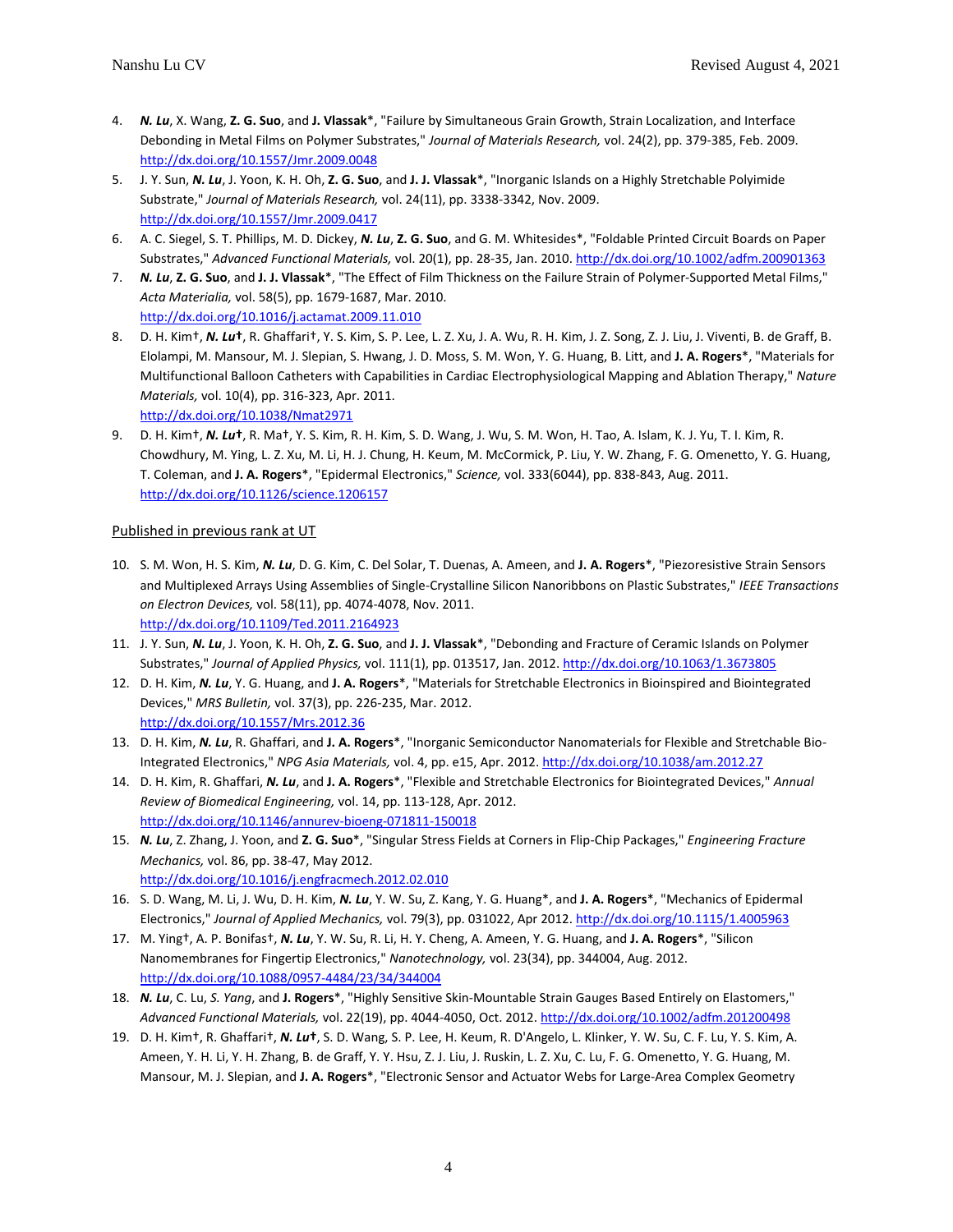Cardiac Mapping and Therapy," *Proceedings of the National Academy of Sciences of the United States of America,* vol. 109(49), pp. 19910-19915, Dec. 2012.

<http://dx.doi.org/10.1073/pnas.1205923109>

- 20. J. Y. Sun, *N. Lu*, K. H. Oh, **Z. G. Suo**, and **J. J. Vlassak**\*, "Islands Stretch Test for Measuring the Interfacial Fracture Energy between a Hard Film and a Soft Substrate," *Journal of Applied Physics,* vol. 113(22), pp. 223702, Jun. 2013. <http://dx.doi.org/10.1063/1.4810763>
- 21. *H. Y. Chang*, *S. Yang*, J. H. Lee, L. Tao, W. S. Hwang, D. Jena, *N. Lu*, and D. Akinwande\*, "High-Performance, Highly Bendable MoS<sup>2</sup> Transistors with High-K Dielectrics for Flexible Low-Power Systems," *ACS Nano,* vol. 7(6), pp. 5446-5452, Jun. 2013.

<http://dx.doi.org/10.1021/Nn401429w>

22. *S. Yang*, and *N. Lu\**, "Gauge Factor and Stretchability of Silicon-on-Polymer Strain Gauges," *Sensors,* vol. 13(7), pp. 8577- 8594, Jul. 2013.

<http://dx.doi.org/10.3390/S130708577>

- 23. L. Z. Xu, S. R. Gutbrod, A. P. Bonifas, Y. W. Su, M. S. Sulkin, *N. Lu*, H. J. Chung, K. I. Jang, Z. J. Liu, M. Ying, C. Lu, R. C. Webb, J. S. Kim, J. I. Laughner, H. Y. Cheng, Y. H. Liu, A. Ameen, J. W. Jeong, G. T. Kim, Y. G. Huang, I. R. Efimov, and **J. A. Rogers**\*, "3D Multifunctional Integumentary Membranes for Spatiotemporal Cardiac Measurements and Stimulation Across the Entire Epicardium," *Nature Communications,* vol. 5, pp. 3329, Feb. 2014. <http://dx.doi.org/10.1038/Ncomms4329>
- 24. *N. Lu\**, and D.-H. Kim, "Flexible and Stretchable Electronics Paving the Way for Soft Robotics," *Soft Robotics,* vol. 1(1), pp. 53-62, Mar. 2014.

```
http://dx.doi.org/10.1089/soro.2013.0005
```
- 25. B. Trimmer, R. H. Ewoldt, M. Kovac, H. Lipson, *N. Lu*, M. Shahinpoor, and C. Majidi, "At the Crossroads: Interdisciplinary Paths to Soft Robots," *Soft Robotics,* vol. 1, pp. 63-69, Mar. 2014[. http://dx.doi.org/10.1089/soro.2013.1509](http://dx.doi.org/10.1089/soro.2013.1509)
- 26. D. Son, J. Lee, *S. Qiao*, R. Ghaffari, J. Kim, J. E. Lee, C. Song, S. J. Kim, D. J. Lee, S. W. Jun, *S. Yang*, M. Park, J. Shin, K. Do, M. Lee, K. Kang, C. S. Hwang, *N. Lu*, T. Hyeon\*, and D. H. Kim\*, "Multifunctional Wearable Devices for Diagnosis and Therapy of Movement Disorders," *Nature Nanotechnology,* vol. 9(5), pp. 397-404, May 2014. <http://dx.doi.org/10.1038/Nnano.2014.38>
- 27. J. M. Kim, M. C. Lee, J. S. Rhim, *P. Wang*, *N. Lu*, and D.-H. Kim\*, "Next-Generation Flexible Neural and Cardiac Electrode Arrays," *Biomedical Engineering Letters,* vol. 4(2), pp. 95-108, Jun. 2014.<http://dx.doi.org/10.1007/s13534-014-0132-4>
- 28. L. Li†, H. T. Lin†, *S. Qiao†*, Y. Zou, S. Danto, K. Richardson, J. D. Musgraves, *N. Lu*, and J. J. Hu\*, "Integrated Flexible Chalcogenide Glass Photonic Devices," *Nature Photonics,* vol. 8(8), pp. 643-649, Aug. 2014. <http://dx.doi.org/10.1038/Nphoton.2014.138>
- 29. Y. A. Huang\*, Y. Q. Duan, Y. J. Ding, N. B. Bu, Y. Q. Pan, *N. Lu*, and Z. P. Yin, "Versatile, kinetically controlled, high precision electrohydrodynamic writing of micro/nanofibers," *Scientific Reports,* vol. 4, pp. 5949, Aug. 2014. <http://dx.doi.org/10.1038/Srep05949>
- 30. *T. Widlund*, *S. Yang*, Y. Y. Hsu, and *N. Lu\**, "Stretchability and Compliance of Freestanding Serpentine-Shaped Ribbons," *International Journal of Solids and Structures,* vol. 51(23-24), pp. 4026-4037, Nov. 2014. <http://dx.doi.org/10.1016/j.ijsolstr.2014.07.025>
- 31. *S. Yang*, *B. Su*, *G. Bitar*, and *N. Lu\**, "Stretchability of Indium Tin Oxide (ITO) Serpentine Thin Films Supported by Kapton Substrates," *International Journal of Fracture,* vol. 190(1-2), pp. 99-110, Nov. 2014[. http://dx.doi.org/10.1007/s10704-014-](http://dx.doi.org/10.1007/s10704-014-9977-x) [9977-x](http://dx.doi.org/10.1007/s10704-014-9977-x)
- 32. X. Xu, H. Subbaraman, S. Chakravarty, A. Hosseini, J. Covey, *Y. Yu*, D. Kwong, Y. Zhang, W. C. Lai, Y. Zou, *N. Lu*, and R. T. Chen\*, "Flexible Single-Crystal Silicon Nanomembrane Photonic Crystal Cavity," *ACS Nano,* vol. 8(12), pp. 12265-12271, Dec. 2014.

<http://dx.doi.org/10.1021/Nn504393j>

- 33. *S. Yang*, *E. Ng*, and *N. Lu\**, "Indium Tin Oxide (ITO) serpentine ribbons on soft substrates stretched beyond 100%," *Extreme Mechanics Letters,* vol. 2(0), pp. 37-45, Mar. 2015. <http://dx.doi.org/10.1016/j.eml.2015.01.010>
- 34. W. Zhu, M. N. Yogeesh, *S. Yang*, S. H. Aldave, J. S. Kim, S. Sonde, L. Tao, *N. Lu*, and D. Akinwande, "Flexible Black Phosphorus Ambipolar Transistors, Circuits and AM Demodulator," *Nano Letters,* vol. 15(3), pp. 1883-1890, Mar. 2015. <http://dx.doi.org/10.1021/Nl5047329>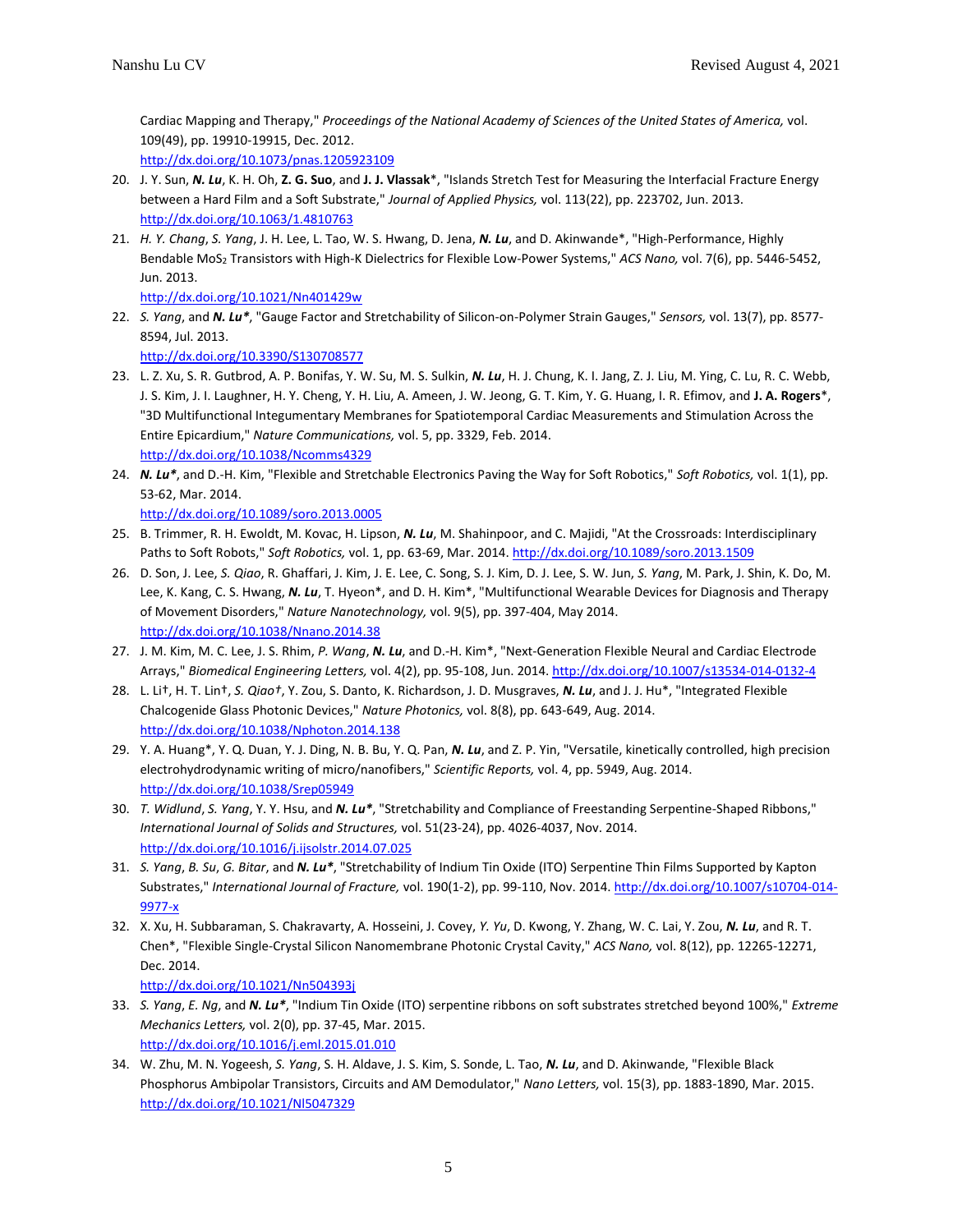- 35. S. J. Kim, H. R. Cho, K. W. Cho, *S. Qiao*, J. S. Rhim, M. Soh, T. Kim, M. K. Choi, C. Choi, I. Park, N. S. Hwang, T. Hyeon, S. H. Choi, *N. Lu*, and D. H. Kim\*, "Multifunctional Cell-Culture Platform for Aligned Cell Sheet Monitoring, Transfer Printing, and Therapy," *ACS Nano,* vol. 9(3), pp. 2677-2688, Mar. 2015. <http://dx.doi.org/10.1021/Nn5064634>
- 36. *S. Qiao*, and *N. Lu\**, "Analytical Solutions for Bonded Elastically Compressible Layers," *International Journal of Solids and Structures,* vol. 58, pp. 353-365, Apr. 2015. <http://dx.doi.org/10.1016/j.ijsolstr.2014.11.018>
- 37. *N. Lu\**, and *S. Yang*, "Mechanics for Stretchable Sensors," *Current Opinion in Solid State & Materials Science,* vol. 19(3), pp. 149-159, Jun. 2015. <http://dx.doi.org/10.1016/j.cossms.2014.12.007>
- 38. D. H. Son, J. H. Lee, D. J. Lee, R. Ghaffari, S. M. Yun, S. J. Kim, J. E. Lee, H. R. Cho, S. H. Yoon, S. X. Yang, S. H. Lee, *S. Qiao*, D. S. Ling, S. H. Shin, J.-K. Song, J. M. Kim, T. H. Kim, H. K. Lee, J. H. Kim, M. Soh, N. H. Lee, C. S. Hwang, S. W. Nam, *N. Lu*, T. G. Hyeon, S. H. Choi, and D.-H. Kim\*, "Bioresorbable Electronic Stent Integrated with Therapeutic Nanoparticles for Endovascular Diseases," *ACS Nano,* vol. 9(6), pp. 5937-5946, Jun. 2015. <http://dx.doi.org/10.1021/acsnano.5b00651>
- 39. *S. Qiao*, *J.-B. Gratadour*, *L. Wang*, and *N. Lu\**, "Conformability of a Thin Elastic Membrane Laminated on A Rigid Substrate with Corrugated Surface," *IEEE Transactions on Components, Packaging and Manufacturing Technology*, vol. 5(9), pp. 1237-1243, Sep. 2015.

<http://dx.doi.org/10.1109/tcpmt.2015.2453319>

- 40. *Y. Yu*, *D. A. Sanchez*, and *N. Lu\**, "Work of Adhesion/Separation between Soft Elastomers of Different Mixing Ratios," *Journal of Materials Research* 30(18), pp. 2702-2712, Sep. 2015. <http://dx.doi.org/10.1557/jmr.2015.242>
- 41. *S. Yang*, *Y.-C. Chen*, *L. Nicolini*, P. Pasupathy, *J. Sacks*, *B. Su*, *R. Yang*, *D. Sanchez*, *Y.-F. Chang*, *P. Wang*, D. Schnyer, D. Neikirk, and *N. Lu\**, "'Cut-and-Paste' Manufacture of Multiparametric Epidermal Sensor Systems (ESS)," *Advanced Materials*, vol. 27(41), pp. 6423-6430, Nov. 2015.

<http://dx.doi.org/10.1002/adma.201502386>

- 42. *C. J. Brennan*, J. Nguyen, E. Yu, and *N. Lu\**, "Interface Adhesion between 2D Materials and Elastomers Measured by Buckle Delaminations," *Advanced Materials Interfaces*, vol. 2(16), pp. 1500176, Nov. 2015. <http://dx.doi.org/10.1002/admi.201500176>
- 43. M. K. Choi, O. K. Park, C. Choi, *S. Qiao*, R. Ghaffari, J. Kim, D. J. Lee, M. B. Kim, W. J. Hyun, S. J. Kim, H. J. Hwang, S.-H. Kwon, T. G. Hyeon, *N. Lu*, and D.-H. Kim\*, "Cephalopod-Inspired Miniaturized Suction Cups for Smart Medical Skin," *Advanced Healthcare Materials*, vol. 5(1), pp. 80-87, Jan. 2016[. http://dx.doi.org/10.1002/adhm.201500285](http://dx.doi.org/10.1002/adhm.201500285)
- 44. *L. Wang* and *N. Lu\**, "[Conformability of a Thin Elastic Membrane Laminated on a Soft Substrate with Slightly Wavy](https://lu.ae.utexas.edu/images/documents/journal/46.pdf)  [Surface](https://lu.ae.utexas.edu/images/documents/journal/46.pdf)," *Journal of Applied Mechanics*, vol. 83(4), pp. 041007, Jan. 2016. <http://dx.doi.org/10.1115/1.4032466>
- 45. *T. Ha*, J. X. Zhang, and *N. Lu\**, "Thickness Ratio and *d*<sup>33</sup> Effects on Flexible Piezoelectric Unimorph Energy Conversion", *Smart Materials and Structures*, vol. 25, pp. 035037, Feb. 2016. <http://dx.doi.org/10.1088/0964-1726/25/3/035037>
- 46. *H.-Y. Chang*, M. N. Yogeesh, R. Ghosh, A. Rai, A. Sanne, *S. Yang*, *N. Lu*, S. K. Banerjee, and D. Akinwande\*, "Large-Area Monolayer MoS<sup>2</sup> for Flexible Low-Power RF Nanoelectronics in the GHz Regime", *Advanced Materials*, vol. 28(9), pp.1818- 1823, Mar. 2016.

```
http://dx.doi.org/10.1002/adma.201504309
```
- 47. S. J. Kim, K. W. Cho, H. R. Cho, *L. Wang*, S. Y. Park, S. E. Lee, T. Hyeon, *N. Lu*, S. H. Choi, and D.-H. Kim\*, "Stretchable and Transparent Biointerface Using Cell-Sheet-Graphene Hybrid for Electrophysiology and Therapy of Skeletal Muscle," *Advanced Functional Materials*, vol. 26(19), pp. 3207-3217, May 2016[. http://dx.doi.org/10.1002/adfm.201504578](http://dx.doi.org/10.1002/adfm.201504578)
- 48. *S. Qiao* and *N. Lu\**, "Stress Analysis for Nanomembranes under Stamp Compression," *Extreme Mechanics Letters*, vol. 7, pp. 136-144, Jun. 2016. <http://dx.doi.org/10.1016/j.eml.2016.02.002>
- 49. H. Lee, T. K. Choi, Y. B. Lee, H. R. Cho, R. Ghaffari, *L. Wang*, H. J. Choi, T. D. Chung, *N. Lu*, T. Hyeon, S. H. Choi, and D.-H. Kim\*, "A Graphene-Based Electrochemical Device with Thermo-Responsive Microneedles for Diabetes Monitoring and Therapy", *Nature Nanotechnology*, vol. 11, pp. 566-572, Jun. 2016.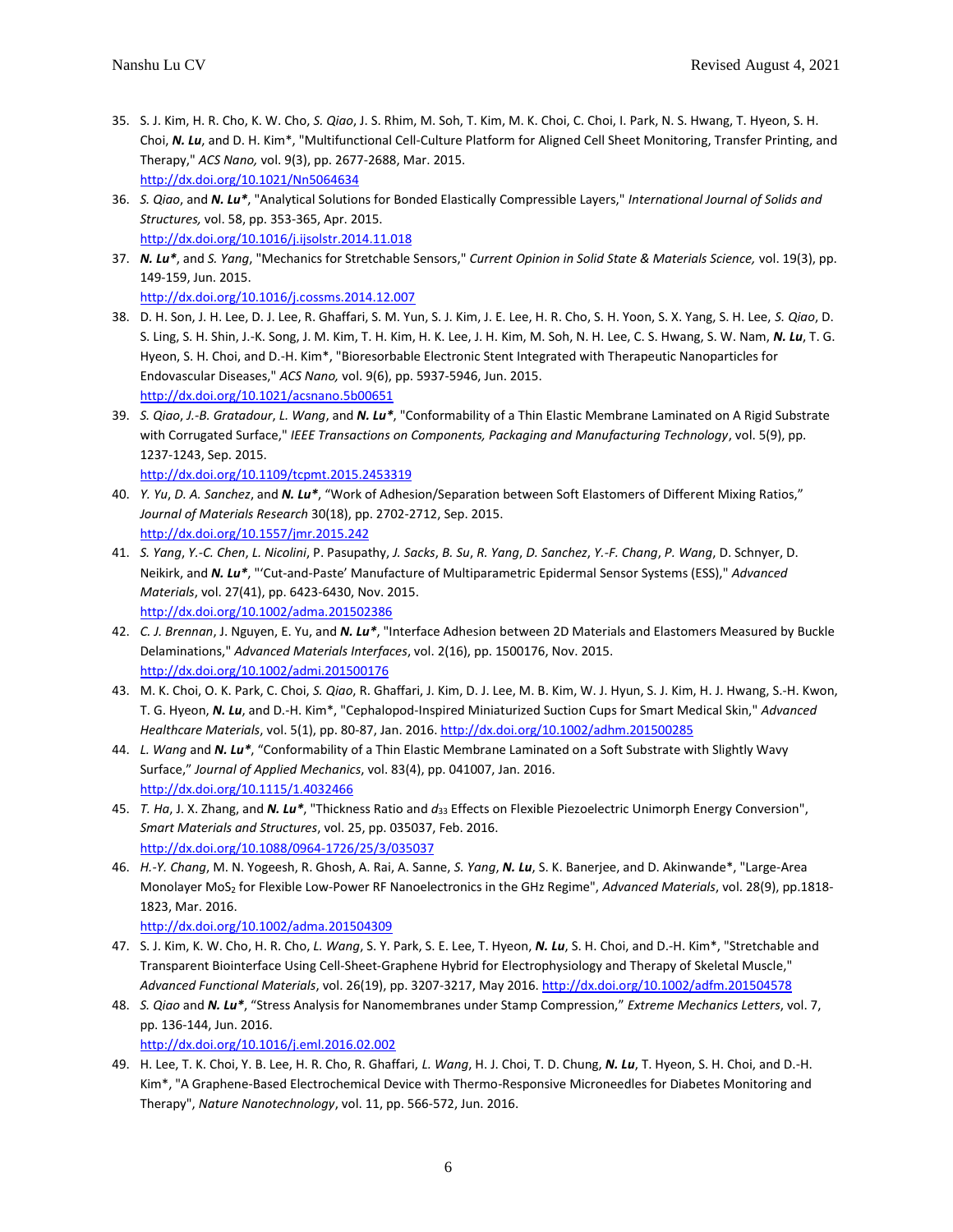<http://dx.doi.org/10.1038/nnano.2016.38>

- 50. L. Liu\*, and *N. Lu*, "Variational Formulations, Instabilities and Critical Loadings of Space Curved Beams", *International Journal of Solids and Structures*, vol. 87(1), pp. 48-60, Jun. 2016. <http://dx.doi.org/10.1016/j.ijsolstr.2016.02.032>
- 51. J. Park†, S. Choi†, A. H. Janardhan, S.-Y. Lee, S. Raut, J. Soares, K. Shin, *S. Yang*, C. Lee, K.-W. Kang, H. R. Cho, S. J. Kim, P. Seo, W. Hyun, S. Jung, H.-J. Lee, N. Lee, S. H. Choi, M. Sacks, *N. Lu*, M. E. Josephson, T. Hyeon, D.-H. Kim\*, and H. J. Hwang\*, "Electromechanical Cardioplasty Using a Wrapped Elasto-Conductive Epicardial Mesh", *Science Translational Medicine*, vol. 8(344), pp. 344ra86, Jun. 2016. <http://dx.doi.org/10.1126/scitranslmed.aad8568>

# Published in rank at UT

- 52. *N. Lu\**, "Reversible Dry Adhesives", *Soft Robotics*, vol. 3(3), pp. 99-100, Sep. 2016. <http://dx.doi.org/10.1089/soro.2016.29009.nlu>
- 53. D. Akinwande, *C. J. Brennan*, J. S. Bunch, P. Egberts, J. R. Felts, H. Gao, R. Huang\*, J.-S. Kim, T. Li, Y. Li, K. M. Liechti\*, *N. Lu*, H. S. Park, E. J. Reed, P. Wang, B. I. Yakobson, T. Zhang, Y.-W. Zhang, Y. Zhou, Y. Zhu, "A Review on Mechanics and Mechanical Properties of 2D Materials," *Extreme Mechanics Letters*, vol. 13, pp. 42-77, Jan. 2017. <https://doi.org/10.1016/j.eml.2017.01.008>
- 54. *S. Yang*, *S. Qiao*, and *N. Lu\**, "Elasticity Solutions to Nonbuckling Serpentine Ribbons", *Journal of Applied Mechanics* vol. 84, pp. 021004, Feb. 2017.

```
http://dx.doi.org/10.1115/1.4035118
```
- 55. J.-K. Song, D. Son, J. Kim, Y. J. Yoo, G. J. Lee, *L. Wang*, M. K. Choi, J. Yang, M. Lee, K. Do, J. H. Koo, *N. Lu*, J. H. Kim, T. Hyeon, Y. M. Song, D.-H. Kim\*, "Wearable Force Touch Sensor Array Using a Flexible and Transparent Electrode", *Advanced Functional Materials*, vol. 27, 1605286, Feb. 2017. <http://dx.doi.org/10.1002/adfm.201605286>
- 56. *S. K. Ameri*, *R. Ho*, *H. Jang*, L. Tao, *Y. Wang*, *L. Wang*, D. M. Schnyer, D. Akinwande\*, *N. Lu\**, "Graphene Electronic Tattoo Sensors," *ACS Nano*, vol. 11, pp. 7634–7641, Jul. 2017. <http://dx.doi.org/10.1021/acsnano.7b02182>
- 57. A. Irimia\*, S. Wei, *N. Lu*, C. M. Moore, D. N. Kennedy, "Mobile monitoring of traumatic brain injury in older adults: challenges and opportunities", *Neuroinformatics*, vol. 15, pp. 227–230, Jul. 2017. <https://dx.doi.org/10.1007/s12021-017-9335-z>
- 58. *C. J. Brennan*, R. Ghosh, K. Koul, S. Banerjee, *N. Lu\**, E. Yu\*, "Out-of-plane electromechanical response of monolayer molybdenum disulfide measured by piezoresponse force microscopy", *Nano Letters*, vol. 17, pp. 5464–5471, Aug. 2017. <https://dx.doi.org/10.1021/acs.nanolett.7b02123>
- 59. *L. Wang*, *S. Qiao*, and *N. Lu***\***, "A Thin Elastic Membrane Conformed to a Soft and Rough Substrate subjected to Stretching/Compression", *Journal of Applied Mechanics*, vol. 84, pp. 111003, Sep. 2017. <https://dx.doi.org/10.1115/1.4037740>
- 60. *L. Wang*, *S. Qiao*, and *N. Lu***\***, "Effects of surface tension on the suction forces generated by miniature craters", *Extreme Mechanics Letters*, vol. 15, pp. 130-138, Sep. 2017. <https://dx.doi.org/10.1016/j.eml.2017.07.004>
- 61. *S. Qiao*, *L. Wang*, *H. Jeong*, G. Rodin\*, and *N. Lu***\***, "Suction effects of surface craters", *Journal of the Royal Society Interface*, vol. 14, pp. 20170377, Oct. 2017. <http://dx.doi.org/10.1098/rsif.2017.0377>
- 62. M. K. Choi†, J. Yang†, D. C. Kim†, *Z. Dai*, J. Kim, H. Seung, V. S. Kale, *N. Lu*, T. Hyeon, and D.-H. Kim\*, "Extremely vivid, highly transparent, and ultrathin quantum dot light-emitting diodes," *Advanced Materials* 1703279, Oct. 2017. <http://dx.doi.org/10.1002/adma.201703279>
- 63. C. Choi†, M. K. Choi†, *S. Liu†*, M. S. Kim, C. Im, O. K. Park, J. Kim, G. J. Lee, K. W. Cho, M. Kim, E. Joh, J. Lee, D. Son, S.-H. Kwon, N. L. Jeon, Y. M. Song, *N. Lu\**, and D.-H. Kim\*, "Human-eye-inspired soft optoelectronic device using high-density MoS2-graphene curved image sensor array," *Nature Communications*, vol. 8, pp. 1664, Nov. 2017. <http://dx.doi.org/10.1038/s41467-017-01824-6>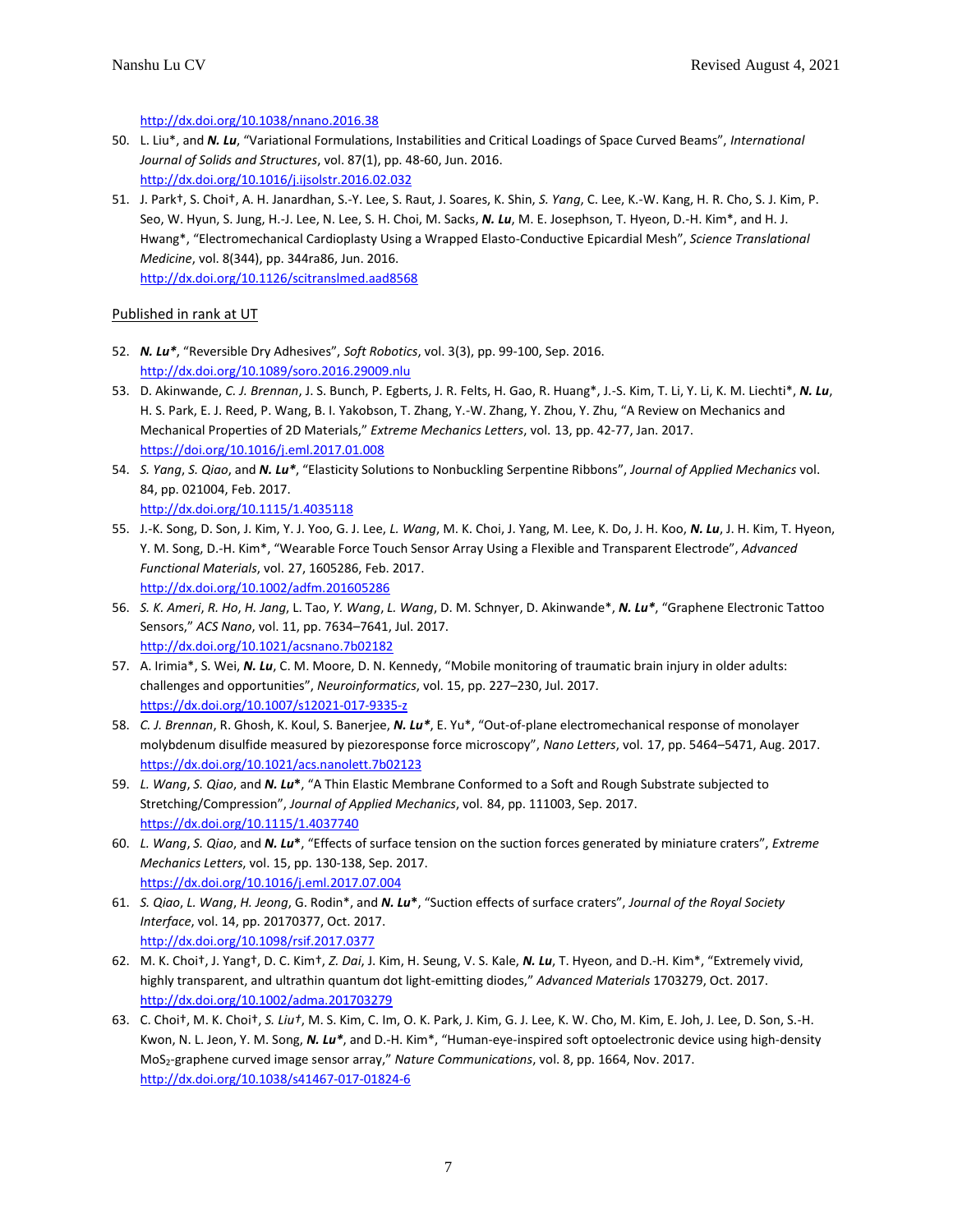- 64. L. Li†\*, H. Lin†, *S. Qiao†*, Y. Huang, J. Li, J. Michon, T. Gu, C. Alosno-Ramos, L. Vivien, A. Yadav, K. Richardson, *N. Lu*, and J. J. Hu\*, "Monolithically Integrated Stretchable Photonics", *Light: Science & Applications*, vol. 7, pp. e17138, Feb. 2018. <http://dx.doi.org/10.1038/lsa.2017.138>
- 65. *Y. Wang*, *Y. Qiu*, *S. K. Ameri*, *H. Jang*, *Z. Dai*, Y. Huang\*, and *N. Lu***\***, "Low-Cost, m-Thick, Tape-Free Electronic Tattoo Sensors with Minimized Motion and Sweat Artifacts", *npj Flexible Electronics*, vol. 2, pp. 6, Feb. 2018. <http://dx.doi.org/10.1038/s41528-017-0019-4>
- 66. L. Shen, *N. Lu*, and N. Sun\*, "A 1-V 0.25- Inverter Stacking Amplifier with 1.07 Noise Efficiency Factor", *IEEE Journal of Solid-State Circuits*, vol. 53, pp. 896-905, Mar. 2018. <http://dx.doi.org/10.1109/JSSC.2017.2786724>
- 67. M. Yamagami, K. M. Peters, I. Milovanovic, *I. A. Kuang*, Z. Yang, *N. Lu*, and K. M. Steele\*, "Assessment of Dry Epidermal Electrodes for Long-Term Electromyography Measurements", *Sensors*, vol. 18, pp. 1269, Apr. 2018. <http://dx.doi.org/10.3390/s18041269>
- 68. *A. Stier*, E. Halekote, A. Mark, *S. Qiao*, *S. Yang*, K. Diller, and *N. Lu\**, Stretchable Tattoo-Like Heater with On-Site Temperature Feedback Control, *Micromachines*, vol. 9, pp. 170, Apr. 2018. <http://dx.doi.org/10.3390/mi9040170>
- 69. *S. K. Ameri*, M. Kim, *I. A. Kuang*, W. K. Perera, M. Alshiekh, *H. Jeong*, U. Topcu, D. Akinwande\*, and *N. Lu\**, "Imperceptible Electrooculography Graphene Sensor System for Human-Robot Interface", *npj 2D Materials and Applications*, vol. 2, pp. 19, Jul. 2018.

<https://doi.org/10.1038/s41699-018-0064-4>

70. *D. A. Sanchez†*, *Z. Dai†*, P Wang, A Cantu-Chavez, *C. J. Brennan*, R. Huang\*, and *N. Lu***\***, "Mechanics of Spontaneously Formed Nanoblisters Trapped by Transferred 2D Crystals", *Proceedings of the National Academy of Science* vol. 115, pp. 7884, Jul. 2018.

<https://doi.org/10.1073/pnas.1801551115>

- 71. *S. Qiao†*, *L. Wang†*, *K.-H. Ha*, and *N. Lu\*,* "Suction Effects of Craters Underwater", *Soft Matter* vol. 14, pp. 8509, Oct. 2018. <https://doi.org/10.1039/c8sm01601a>
- 72. *Z. Dai*, Y. Hou, *D. A. Sanchez*, G. Wang, *C. J. Brennan*, Z. Zhang, L. Liu\*, and *N. Lu\**, "Interface-Governed Deformation of Nanobubbles and Nanotents formed by Two-Dimensional Materials", *Physical Review Letters (front cover article)*, vol. 121, pp. 266101, Dec. 2018.

<https://doi.org/10.1103/PhysRevLett.121.266101>

- 73. *X. Yang*, *Y. Huang*, *Z. Dai*, *J. Barber*, *P. Wang*, and *N. S. Lu***\***, "Cut-and-Paste Method for the Rapid Prototyping of Soft Electronics", *Science China Technological Sciences*, vol. 62, pp. 199, Jan. 2019. <https://doi.org/10.1007/s11431-018-9400-9>
- 74. K. Yang, *L. Nicolini*, *I. A. Kuang*, *N. Lu\**, and D. Djurdjanovic\*, "Long-Term Monitoring and Modeling of Neuromusculoskeletal System Performance Using Tattoo-Like EMG Sensors", *International Journal of Prognostics and Health Management (Special Issue PHM for Human Health and Performance)*, vol. 10, pp. 004, Feb. 2019. https://doi.org/10.36001/ijphm.2019.v10i3.2705
- 75. K. Tran†, G. Moody†, F. Wu, X. Lu, J. Choi, J. Quan, A. Singh, J. Embley, A. Zepeda, M. Campbell, K. Kim, A. Rai, T. Autry, *D. A. Sanchez*, T. Taniguchi, K. Watanabe, *N. Lu*, S. K. Banerjee, E. Tutuc, S. Kim, L. Yang, K. L. Silverman, A. H. MacDonald, X. Li\*, "Evidence of Moiré Excitons in van der Waals Heterostructures", *Nature* 567, 567, pp. 71–75, Feb. 2019. <https://doi.org/10.1038/s41586-019-0975-z>
- 76. B. L. Borgne, *S. Liu*, X. Morvan, S. Crand, R. A. Sporea, *N. Lu***\***, M. Harnois\*, "Water Transfer Printing Enhanced by Water-Induced Pattern Expansion: Towards Large Area 3D Electronics", *Advanced Materials Technologies*, 1800600, Mar. 2019. <https://doi.org/10.1002/admt.201800600>
- 77. Y. J. Hong†, *H. Jeong†*, K. W. Cho, *N. Lu***\***, and D.-H. Kim\*, "Wearable and Implantable Devices for Cardiovascular Healthcare: From Monitoring to Therapy based on Flexible and Stretchable Electronics", *Advanced Functional Materials*, pp. 1808247, Mar. 2019. <https://doi.org/10.1002/adfm.201808247>
- 78. *S. Liu*, *T. Ha*, and *N. Lu***\***, "Experimentally and Numerically Validated Analytical Solutions to Non-Buckling Piezoelectric Serpentine Ribbons", *Journal of Applied Mechanics*, vol. 86, pp. 051010, Mar. 2019. <https://doi.org/10.1115/1.4042570>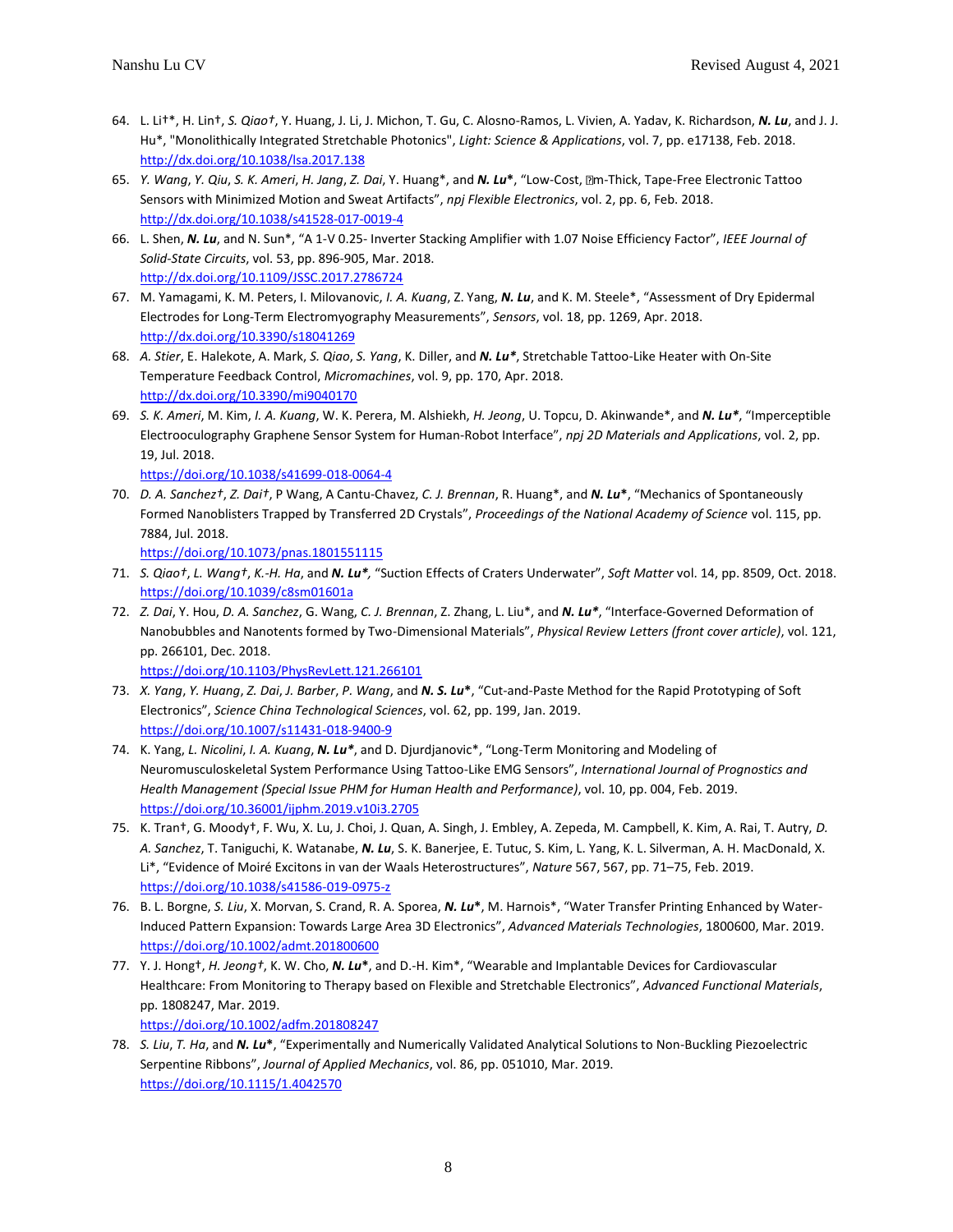- 79. *H. Jeong*, *L. Wang*, *T. Ha*, *R. Mitbander*, *X. Yang*, *Z. Dai*, *S. Qiao*, L. Shen, N. Sun, and *N. Lu***\***, "Modular and Reconfigurable NFC-Enabled Wireless Electronic Tattoos for Biometric Sensing," *Advanced Materials Technologies*, 1900117, May 2019. <https://doi.org/10.1002/admt.201900117>
- 80. *T. Ha*, J. Tran, *S. Liu*, *H. Jang*, *H. Jeong*, *R. Mitbander*, *H. Huh*, *Y. Qiu*, *J. Duang*, *R. Wang*, *P. Wang*, A. Tandon, J. Sirohi, and *N. Lu***\***, "A Chest-Laminated Ultrathin and Stretchable E-Tattoo for the Measurement of Electrocardiogram, Seismocardiogram, and Cardiac Time Intervals", *Advanced Science (front cover article)*, 1900290, May 2019. <https://doi.org/10.1002/advs.201900290>
- 81. *L. Wang*, *K.-H. Ha*, *S. Qiao*, and *N. Lu***\***, "Suction Effects of Crater Arrays", *Extreme Mechanics Letters*, vol. 30, pp. 100496, Jul. 2019.

<https://doi.org/10.1016/j.eml.2019.100496>

82. M. K. Kim†, R. N. Parasuraman†, *L. Wang†*, Y. Park, B. Kim, S. J. Lee, *N. Lu***\***, B.-C. Min\*, and C. H. Lee\*, "Soft-packaged sensory glove system for human-like natural interaction and control of prosthetic hands", *NPG Asia Materials*, vol. 11, pp. 43, Aug. 2019.

<https://doi.org/10.1038/s41427-019-0143-9>

- 83. *H. Jang*, *Z. Dai*, *K.-H. Ha*, *S. Ameri*, and *N. Lu***\***, "Stretchability of PMMA-Supported CVD Graphene and of Its Electrical Contacts", *2D Materials* 7, 014003, Oct. 2019. <http://doi.org/10.1088/2053-1583/ab4c0f>
- 84. K. W. Cho, S. J. Kim, J. Kim, S. Y. Song, W. H. Lee, *L. Wang*, M. Soh, *N. Lu*, T. Hyeon, B.-S. Kim\*, D.-H. Kim\* "Large-scale, Integrated, and Smart Platform for Digital Mass Culture of Anchorage-dependent Cells", *Nature Communications*, vol. 10, pp. 4824, Oct. 2019.

```
https://doi.org/10.1038/s41467-019-12777-3
```
- 85. J. Lee†, H. R. Cho†, G. D. Cha†, H. Seo, S. Lee, C.-K. Park, J. W. Kim, *S. Qiao*, *L. Wang*, D. Kang, T. Kang, T. Ichikawa, J. Kim, H. Lee, W. Lee, *N. Lu*, T. Hyeon, S. H. Choi\*, and D.-H. Kim\*, "Flexible, Sticky, and Biodegradable Wireless Device for Drug Delivery to Brain Tumours", *Nature Communications*, vol. 10, pp. 5205, Nov. 2019. <https://doi.org/10.1038/s41467-019-13198-y>
- 86. *C. J. Brennan*, K. Koul, *N. Lu\**, and E. T. Yu\*, "Out-of-Plane Electromechanical Coupling in Transition Metal Dichalcogenides", *Applied Physics Letters*, vol. 116, pp. 053101, Feb. 2020. <https://doi.org/10.1063/1.5134091>
- 87. W. Zhao, S. Li, B. Xu, *X. Yang*, X. Tang, L. Shen, *N. Lu*, D. Z. Pan and N. Sun\*. "A 0.025-mm2 0.8-V 78.5-dB SNDR VCO-Based Sensor Readout Circuit in a Hybrid PLL-DSM Structure"*. IEEE Journal of Solid-state Circuits*, vol. 55, pp. 3, Mar. 2020. <https://doi.org/10.1109/JSSC.2019.2959479>
- 88. Y. Wang†, T. Hong†, *L. Wang*, G. Li, N. Bai, C. Li, P. Lu, M. Cai, Z. Wu, *N. Lu*. B. Yu, J. Zhang\*, C. Guo\*, "Epidermal electrodes with enhanced breathability and high sensing performance", *Materials Today Physics*, vol. 12, pp. 100191, Mar. 2020*.* <https://doi.org/10.1016/j.mtphys.2020.100191>
- 89. *Z. Dai*, *D. A. Sanchez*, *C. J. Brennan*, and *N. Lu***\***, "Radial Buckle Delamination around 2D Material Tents", *Journal of the Mechanics and Physics of Solids*, vol. 37, pp. 103843, Apr. 2020. <https://doi.org/10.1016/j.jmps.2019.103843>
- 90. M. S. Kim, G. J. Lee, C. Choi, M. S. Kim, M. Lee, *S. Liu*, K. W. Cho, H. M. Kim, H. Cho, M. K. Choi, *N. Lu*, Y. M. Song\*, and D.-H. Kim\*, "An aquatic-vision-inspired camera based on a monocentric lens and a silicon nanorod photodiode array", *Nature Electronics*, pp. 101038, Jun. 2020. <https://doi.org/10.1038/s41928-020-0429-5>
- 91. *Z. Dai*, *N. Lu*, K. Liechti, R. Huang\*, "Mechanics at the Interfaces of 2D Materials: Challenges and Opportunities" (invited review), *Current Opinion in Solid State & Materials Science*, pp. 100837, Jul. 2020. <https://doi.org/10.1016/j.cossms.2020.100837>
- 92. S. Geiger†, J. Michon†, *S. Liu†*, J. Qin, *J. Ni*, J. Hu, T. Gu\*, *N. Lu\**, "Flexible and stretchable photonics: the next stretch of opportunities" (invited review), *ACS Photonics*, vol. 10, pp. 1021, Sep. 2020. <https://doi.org/10.1016/10.1021/acsphotonics.0c00983>
- 93. Y. Wang, L. Yin, Y. Bai, *S. Liu*, *L. Wang*, Y. Zhou, C. Hou, Z. Yang, H. Wu, J. Ma, Y. Shen, P. Deng, S. Zhang, T. Duan, Z. Li, J. Ren, L. Xiao, Z. Yin, *N. Lu\**, Y. Huang\*, "Electrically-compensated, tattoo-like electrodes for epidermal electrophysiology at scale", *Science Advances*, vol. 6, no. 43, pp. eabd0996, Oct. 2020. <https://doi.org/10.1126/sciadv.abd0996>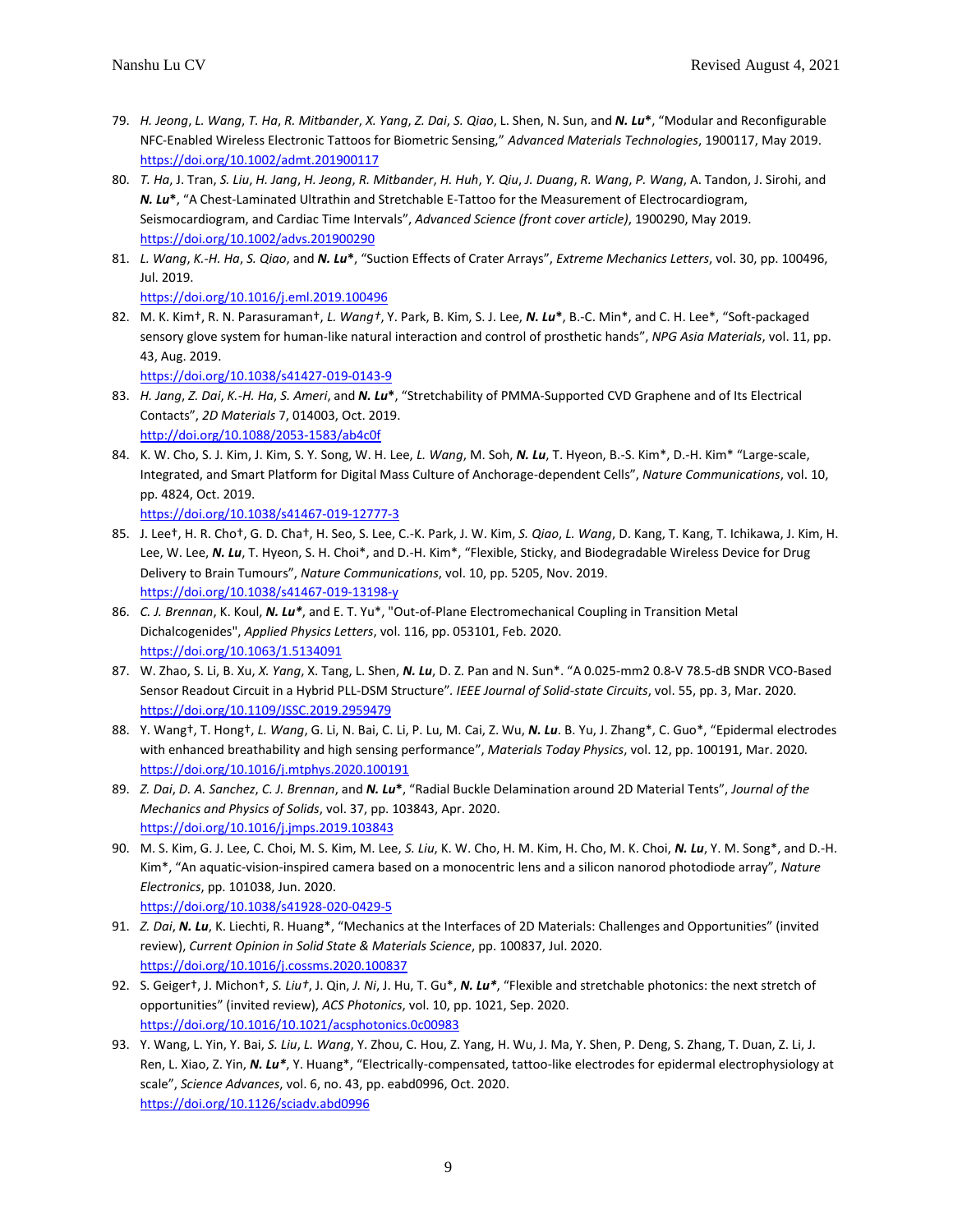- 94. *L. Wang*, *K.-H. Ha*, K. Liechti, G. Rodin, *N. Lu\**, "Mechanics of Crater-Enabled Soft Physical Adhesives: A Review" (invited review), *Frontiers in Mechanical Engineering | Tribology*, published online, Dec. 2020. <https://doi.org/10.3389/fmech.2020.601510>
- 95. H. Joo†, Y. Lee†, J. Kim†, J.-S. Yoo, S. Yoo, S. Kim, A. K. Arya, *S. Kim*, S. H. Choi, *N. Lu*, H. S. Lee, S. Kim\*, S.-T. Lee\*, and D.-H. Kim\*, "Soft implantable drug delivery device integrated wirelessly with wearable devices to treat fatal seizures", *Science Advances*, vol. 7, no. 1, pp. eabd4639, Jan. 2021. <https://doi.org/10.1126/sciadv.abd4639>
- 96. *D. A. Sanchez*, *Z. Dai*, *N. Lu\**, "2D Material Bubbles: Fabrication, Characterization, and Applications" (invited review), *Trends in Chemistry*, vol. 14, pp. 00236, Jan. 2021. <https://doi.org/10.1016/j.trechm.2020.12.011>
- 97. *Z. Dai\**, *N. Lu\**, "Poking and bulging of suspended thin sheets: Slippage, instabilities, and metrology", *Journal of the Mechanics and Physics of Solids*, vol. 10, pp. 1016, Apr. 2021. <https://doi.org/10.1016/j.jmps.2021.104320>
- 98. D. Kireev\*, *S. K. Ameri*, A. Nederveld, J. Kampfe, *H. Jang*, *N. Lu*, D. Akinwande, "Graphene Electronic Tattoos: Technology, Characterization, and Applications" (invited paper), *Nature Protocols*, vol. 16, pp. 2395–2417, Apr. 2021. <https://doi.org/10.1038/s41596-020-00489-8>
- 99. *Y. Rao*, *S. Qiao*, *Z. Dai*, *N. Lu\**, "Elastic Wetting: Substrate-Supported Droplets Confined by Ultrathin Elastic Membranes", *Journal of the Mechanics and Physics of Solids*, vol. 151, pp. 104399, Jun. 2021. <https://doi.org/10.1016/j.jmps.2021.104399>
- 100. S.-H. Sunwoo†, *K.-H. Ha†*, S. Lee†, *N. Lu\**, and D.-H. Kim\*, "Wearable and implantable form of soft electronics: materials and device design strategies" (invited review), *Annual Review of Chemical and Biomolecular Engineering*, vol. 12, pp. 359- 391, Jun. 2021.

<https://doi.org/10.1146/annurev-chembioeng-101420-024336>

# Currently under review/revision

- 101. *K.-H. Ha*, *W. Zhang*, *H. Jang*, *S. Kang*, *L. Wang*, *P. Tan*, *H. Hwang*, *N. Lu*\*, "Highly sensitive capacitive pressure sensors over a wide pressure range enabled by the hybrid responses of a highly porous nanocomposite", *Advanced Materials*, revision submitted, 2021.
- B. Refereed Conference Proceedings

#### Published in previous rank at UT

- 1. S. Palvadi, *N. Lu*, and K. M. Liechti, Extracting rate-dependent traction-separation relations for cracks/interfaces in viscoelastic media, in The 9th International Conference on the Mechanics of Time Dependent Materials, Montreal, Canada, May 27 - 30, 2014.
	- [http://www.polymtl.ca/mtdm/doc/033\\_Palvadi\\_abstract.pdf](http://www.polymtl.ca/mtdm/doc/033_Palvadi_abstract.pdf)
- 2. *N. Lu\**, and *P. Wang*, Bio-integrated electronics, in IC Design & Technology (ICICDT), 2014 IEEE International Conference on, pp. 1-5, Austin, TX, May 28-30, 2014. [http://ieeexplore.ieee.org/xpls/abs\\_all.jsp?arnumber=6838615&tag=1](http://ieeexplore.ieee.org/xpls/abs_all.jsp?arnumber=6838615&tag=1)
- 3. *N. Lu\**, *S. Yang*, and *S. Qiao*, Mechanics of flexible electronics and photonics based on inorganic micro-and nanomaterials, in Proc. SPIE 9083, Micro- and Nanotechnology Sensors, Systems, and Applications VI, pp. 90831J, Jun. 4, 2014. <http://dx.doi.org/10.1117/12.2051162>
- 4. *N. Lu\**, *S. Yang*, and *P. Wang*, "Cut-and-Paste" Manufacture of Multiparametric Epidermal Electronic Systems, in Proc. SPIE 9836, Micro- and Nanotechnology Sensors, Systems, and Applications VIII, pp. 98361B, May 17, 2016. <http://dx.doi.org/10.1117/12.2224690>

#### Published in rank at UT

- 5. S. Palvadi, *N. Lu*, and K.M. Liechti, "Extracting Rate Dependent Traction Separation Relations for Interfaces," 24th International Congress of Theoretical and Applied Mechanic, Montreal, Canada, Aug. 24, 2016.
- 6. *N. Lu\**, *T. Ha*, "Thickness Ratio and d33 Effects on Flexible Piezoelectric Unimorph Energy Conversion and Actuation", 24th International Congress of Theoretical and Applied Mechanic, Montreal, Canada, Aug. 24, 2016.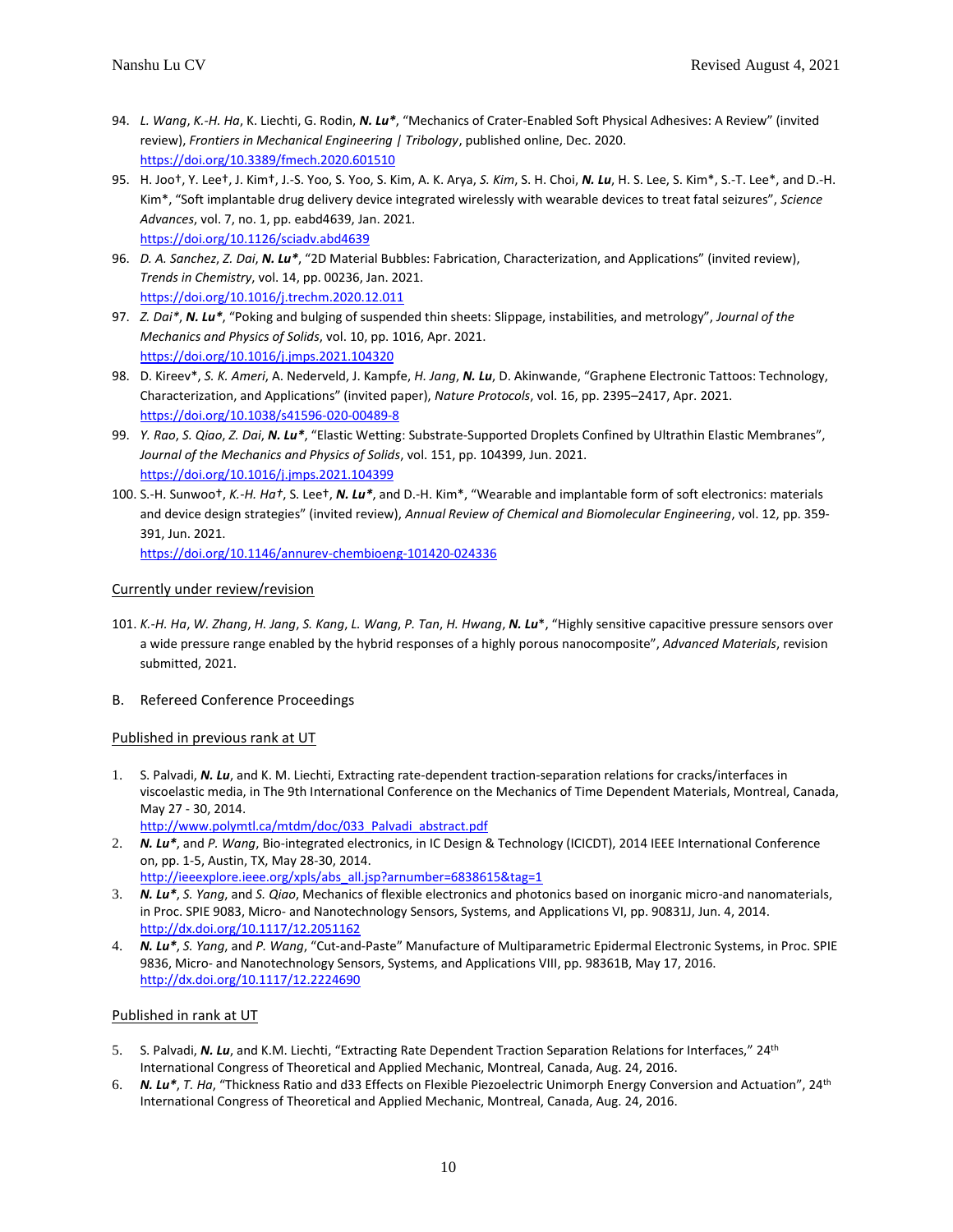<http://dx.doi.org/10.1109/IEDM.2016.7838446>

- 7. *S. K. Ameri*, *R. Ho*, *H. Jang*, *Y. Wang*, D. M. Schnyer, D. Akinwande\*, and *N. Lu\**, "Thinnest Transparent Epidermal Sensor System Based on Graphene," 2016 IEEE International Electron Devices Meeting (IEDM), San Francisco, CA, Dec. 4, 2016. <https://ieeexplore.ieee.org/document/7838446>
- 8. *N. Lu\**, *S. K. Ameri*, *T. Ha*, *L. Nicolini*, *A. Stier*, and *P. Wang*, "Epidermal Electronic Systems for Sensing and Therapy", in Proc. SPIE 10167, Nanosensors, Biosensors, Info-Tech Sensors and 3D Systems 2017, pp. 101670J, Mar. 27, 2017. <http://dx.doi.org/10.1117/12.2261755>
- 9. L. Shen, *N. Lu*, N. Sun, "A 1V 0.25uW Inverter-Stacking Amplifier with 1.07 Noise Efficiency Factor", IEEE 2017 Symposium on VLSI Circuits, Kyoto, Japan, Jun. 5-8, 2017. <http://dx.doi.org/10.23919/VLSIC.2017.8008461>
- 10. *H. Jeong*, *T. Ha*, *I. Kuang*, L. Shen, *Z. Dai*, N. Sun, *N. Lu\**, "NFC-Enabled, Tattoo-Like Stretchable Biosensor Manufactured by "Cut-and-Paste" Method", The 39th Annual International Conference of the IEEE Engineering in Medicine and Biology Society (EMBC'17), Jeju Island, Korea, Jul. 11-15, 2017. <http://dx.doi.org/10.1109/EMBC.2017.8037756>
- 11. *N. Lu***\***, *H. Jeong*, "Wireless Electronic Tattoos", Structural Health Monitoring 2019, Enabling Intelligent Life-Cycle Health Management for Industry Internet Of Things (IIOT), Stanford University, CA, Sep. 10-12, 2019. <http://www.dpi-proceedings.com/index.php/shm2019>
- 12. K. Sel, A. Brown, *H. Jang*, H. M. Krumholz, *N. Lu*, R. Jafari, "A Wrist-worn Respiration Monitoring Device using Bio-Impedance", 2020 42nd Annual International Conference of the IEEE Engineering in Medicine & Biology Society (EMBC), 3989-3993, online, Jul. 20, 2020. <http://dx.doi.org/10.1109/EMBC44109.2020.9176367>
- C. Other Major Publications
- 1. *N. Lu*, Mechanics, Materials, and Functionalities of Biointegrated Electronics, in The Bridge on Frontiers of Engineering, 43, pp. 31, Wilmington, Delaware, 2013.
	- [https://www.nae.edu/Publications/Bridge/106112/106158.aspx](http://www.nae.edu/Publications/Bridge/106112/106158.aspx)
- 2. *N. Lu*, 'Cut-and-paste' manufacture of multiparametric epidermal electronic systems, SPIE Newsroom, Jul. 21 2016. <http://dx.doi.org/10.1117/2.1201607.006473>
- D. Books
- 1. *N. Lu*, *S. Yang*, and *L. Wang*: Stretchability, Conformability, and Low-Cost Manufacture of Epidermal Sensors, in Stretchable Bioelectronics for Medical Devices and Systems, pp. n/a, edited by J. A. Rogers, D.-H. Kim, R. Ghaffari, Springer, pp. 31-51, Feb. 2016.
	- [http://dx.doi.org/10.1007/978-3-319-28694-5\\_2](http://dx.doi.org/10.1007/978-3-319-28694-5_2)
- 2. D.-H. Kim, *N. Lu*, and J. A. Rogers: Stretchable Electronic and Optoelectronic Devices Using Single-Crystal Inorganic Semiconductor Materials, in Stretchable Electronics, pp. 235-269, edited by T. Someya, Wiley-VCH Verlag GmbH & Co. KGaA, Dec. 2012. <http://dx.doi.org/10.1002/9783527646982.ch10>

**ORAL PRESENTATIONS (reverse chronology):**

#### **Invited Talks and Seminars**

- 1. *N. Lu,* "Soft Electronics for Human-Centered Robotics", *FLEPS 2021 – IEEE International Conference on Flexible and Printable Sensors and Systems*, online, Jun. 22, 2021.
- 2. *N. Lu,* "Mechanics, Manufacture, and Applications of E-Tattoos", *Cornell CCMR Symposium – High Performance Soft Materials: from Bioinspiration to Synthesis and Fabrication*, online, Jun. 09, 2021.
- 3. *N. Lu,* "Wireless E-tattoos for Personalized Sensing and Therapy", invited talk by *IEEE MTT-S Taibei/Tainan Chapter*, online, May 13, 2021.
- 4. *N. Lu,* "High-sensitivity and wide-range capacitive pressure sensors enabled by the hybrid responses of a porous nanocomposite", *2021 Spring MRS Virtual Meeting, EL07.07: Flexible Bioelectronics*, online, Apr. 22, 2021.
- 5. *N. Lu,* "Mechanics and Applications of Bio-conformable Electronics", Session J62: Physical Review Invited Session: Forefront Research Across Disciplines, *2021 APS March Meeting*, online, Mar. 16, 2021.
- 6. *N. Lu,* "Soft Electronics for Human-Centered Robotics", *ETH Zurich Department of Materials Seminar*, online, Jan. 22, 2021.
- 7. *N. Lu,* "Mechanics, Manufacture, and Applications of Bio-Integrated Electronics", *JHU Department of Mechanical Engineering Seminar,* online, Jan. 20, 2021.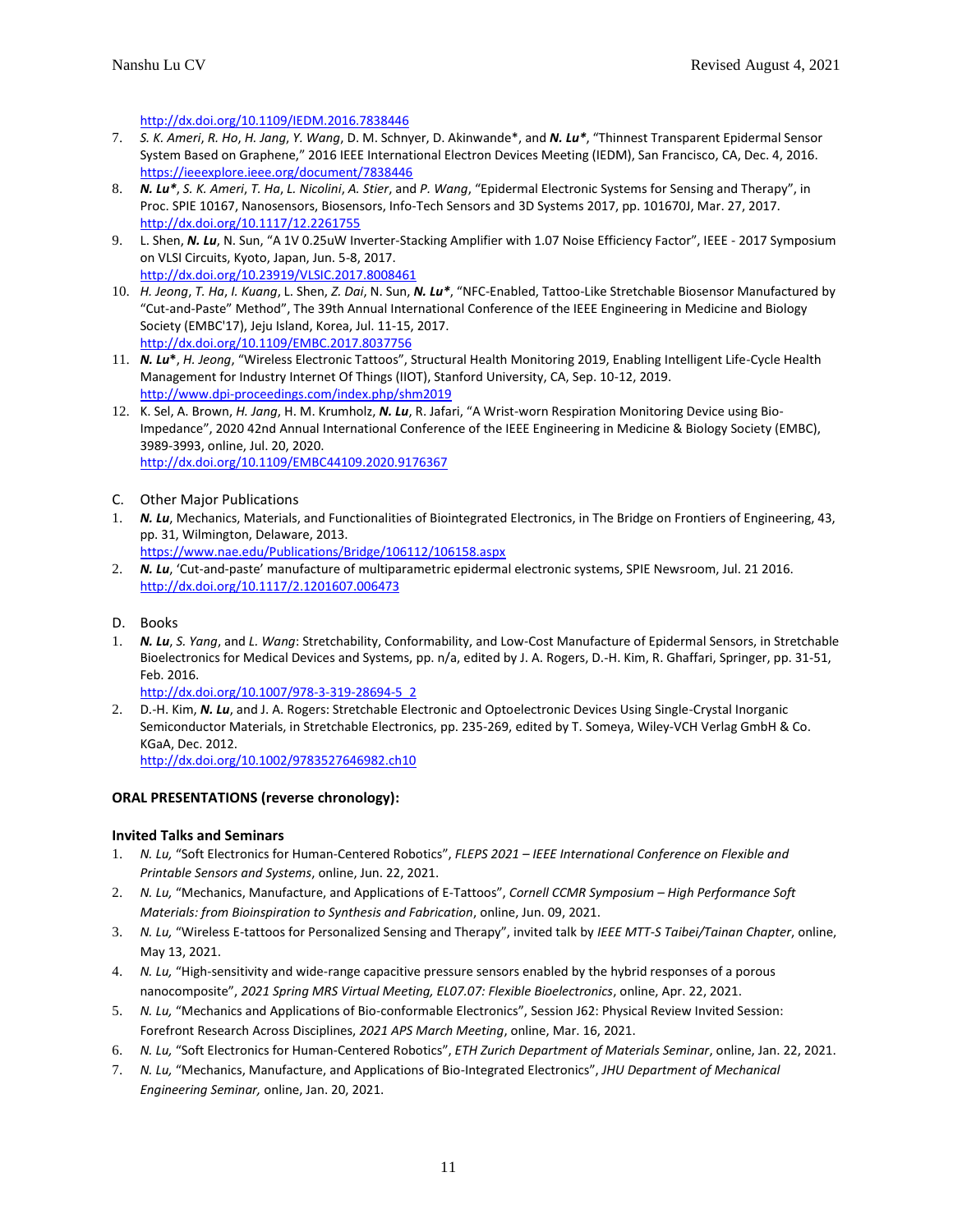- 8. *N. Lu,* "Wireless E-Tattoos for Personalized Sensing and Therapeutics", *2020 International Microwave Biomedical Conference (IMBioC 2020), closing Keynote talk*, online, Dec. 17, 2020.
- 9. *N. Lu,* "Strategies for Bio-Conformable Electronics", *2020 Fall MRS Virtual Meeting*, *S.SM04: Fundamental Materials, Devices and Fabrication Innovations for Biointegrated and Bioinspired Electronics*, online, Nov. 28, 2020.
- 10. *N. Lu,* "Large-Area E-Tattoos for Human-Machine Interaction", *2020 Fall MRS Virtual Meeting, F.SM03: Materials and Mechanics Challenges in Haptics for Human–Machine Interfaces*, online, Nov. 11, 2020.
- 11. *N. Lu,* "Wireless E-Tattoos for Personalized Sensing and Therapeutics", *2020 IEEE 1st International Workshop on Wearable Sensors and Devices, Artificial Intelligence and Wearables Market (WSAIM)*, online, Nov. 19, 2020.
- 12. *N. Lu,* "Electronic Tattoos for Mobile Sensing and Therapeutics", *Max Planck Institute for Intelligent Systems*, online, Nov. 18, 2020.
- 13. *N. Lu,* "2D-Materials-based Epidermal and Implantable Bioelectronics", *IEEE Nanotechnology Materials and Devices Conference (NMDC)*, online, Oct. 27, 2020.
- 14. *N. Lu,* "Mechanics of Conformable Bioelectronics", *57th Annual Technical Meeting of Society of Engineering Science (SES)*, online, Sep. 30, 2020.
- 15. *N. Lu,* "Wireless and Large Area E-Tattoos", *The 15th IEEE Int'l Conference on Nano/Micro Engineered & Molecular Systems (IEEE-NEMS 2020)*, online, Sep. 27, 2020.
- 16. *N. Lu,* "2D-Materials-based Epidermal and Implantable Bioelectronics", *2020 CINT Annual Conference*, online, Sep. 23, 2020.
- 17. *N. Lu,* "Wireless E-Tattoos for Personalized Sensing and Therapeutics", *Merck*, online, Aug. 24, 2020.
- 18. *N. Lu,* "E-Tattoos for Personalized Sensing and Therapeutics", *Indonesia Disrupto 2020*, online, Jul. 16, 2020.
- 19. *N. Lu*, "Mechanics of Nanobubbles and Nanotents Formed by 2D Materials", *IAAM fellow lecture*, online, Jul. 13, 2020.
- 20. *N. Lu,* "Mechanics and Manufacture of Multimodal E-Tattoos", iCANx/ACS Nano Young Investigator Award lecture, online, Jun. 12, 2020.
- 21. *N. Lu,* "Wireless E-Tattoos for Personalized Sensing and Therapeutics", *BRADA*, online, Jun. 9, 2020.
- 22. *N. Lu*, "2D Materials based Epidermal and Implantable Conformal Bioelectronics", *TMS 2020, 149th Annual Meeting & Exhibition*, San Diego, Feb. 25, 2020
- 23. *N. Lu,* "Wireless E-Tattoos for Personalized Sensing and Therapeutics", *The Future of Biosensing in Wearables and the Point of Care: Precision Diagnostic Center Inaugural Symposium*, Boston University, Feb. 24, 2020.
- 24. *N. Lu,* "Wireless E-Tattoos for Personalized Sensing and Therapeutics", *Dell Med Society (Dell Medical School Fund-Raising Event)*, Feb. 20, 2020.
- 25. *N. Lu,* "Mechanics and Manufacture of Wearable E-Tattoos", Department of Mechanical and Aerospace Engineering, *Ohio State University*, Jan. 31, 2020.
- 26. *N. Lu,* "Mechanics and Manufacture of Wearable E-Tattoos", George W. Woodruff School of Mechanical Engineering, *Georgia Institute of Technology*, Jan. 30, 2020.
- 27. *N. Lu,* "Wireless E-Tattoos Chargeable On-The-Go", *Materials Research Society (MRS) Fall Meeting*, Boston, MA, Dec. 2, 2019.
- 28. *N. Lu*, "Electrode Mechanics", invited tutorial, *IEEE Brain Virtual Conference*, Nov. 26, 2019.
- 29. *N. Lu*, "Wireless Electronic Tattoos for Mobile Sensing and Treatment", *7 th Arab - American Frontiers of Science, Engineering and Medicine Symposium*, Cairo, Egypt, Nov. 18, 2019.
- 30. *N. Lu*, "Wireless Electronic Tattoos for Personalized Mobile Sensing and Therapeutics", *Texas Wireless Summit*, University of Texas at Austin, TX, Nov. 12, 2019.
- 31. *N. Lu*, "eTattoo You with Nanshu Lu: The Future of Epidermal Electronics", *DF Con (Diabetic Foot Global Conference)*, Los Angeles, CA, Oct. 17, 2020.
- 32. *N. Lu*, "Mechanics of Nano-Bubbles and Nano-Tents Formed by 2D Materials", *Keynote talk at the Society of Engineering Science 56th Annual Technical Meeting*, Washington University, St. Louis, MO, Oct. 15, 2019.
- 33. *N. Lu*, "Wireless Electronic Tattoos", the 16th US-Korea Forum on Nanotechnology, UCSD, CA, Sep. 23, 2019.
- 34. *N. Lu*, "Wireless Electronic Tattoos", Apple Park, Cupertino, CA, Sep. 11, 2019.
- 35. *N. Lu*, "Wireless Electronic Tattoos", *the 12th International Workshop of Structural Health Monitoring (IWSHM 2019)*, Stanford, CA, Sep. 10, 2019.
- 36. *N. Lu*, "Wireless Electronic Tattoos", Department of Electrical Engineering, Stanford University, CA, Sep. 9, 2019.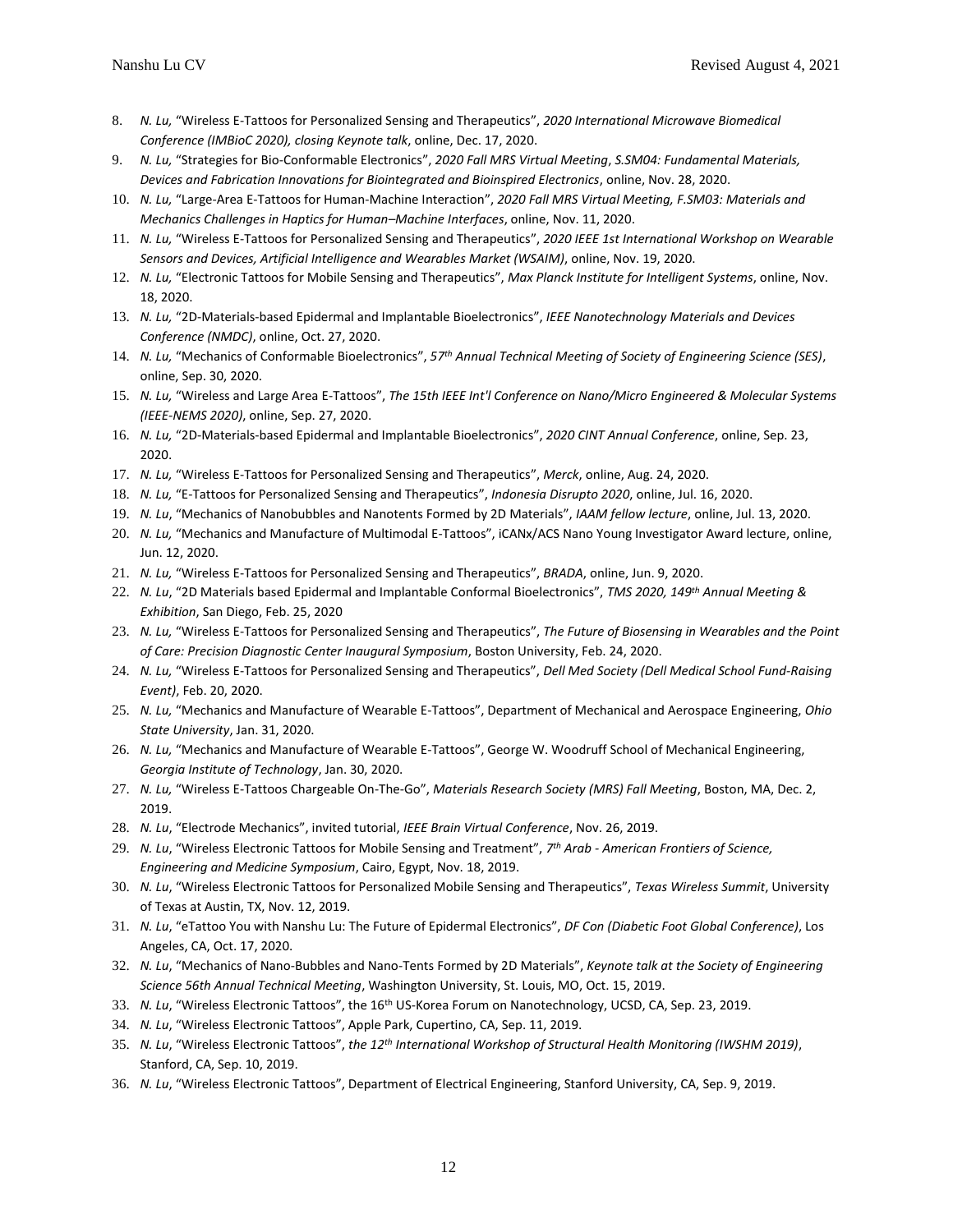- 37. *N. Lu*, "In-Plane and Out-of-Plane Deformation of 2D Materials and 2D-Materials-based Bioelectronics", Department of Mechanical Engineering, Stanford University, CA, Sep. 9, 2019.
- 38. *N. Lu*, "Wireless Electronic Tattoos", School of Public Health, University of Texas Health Science Center at Houston, Houston, TX, Aug. 27, 2019.
- 39. *N. Lu*, "Wireless Electronic Tattoos", *The 12th International Conference on Intelligent Robotics and Applications*, Shengyang, China, Aug. 9, 2019.
- 40. *N. Lu*, "Wireless Electronic Tattoos", Faculty of Applied Science and Textiles, Hong Kong Polytechnic University, Hong Kong, China, Jul. 3, 2019.
- 41. *N. Lu*, "In-Plane and Out-of-Plane Deformation of 2D Materials and 2D-Materials-Based Bioelectronics", Department of Biomedical Engineering, City University of Hong Kong, Hong Kong, China, Jul. 2, 2019.
- 42. *N. Lu*, "Wireless Electronic Tattoos", The 5th International Symposium of Flexible and Stretchable Electronics 2019 and The 5th International Workshop on Soft Machines and Mechanics 2019 (ISFSE-IWSMM 2019), Southern University of Science and Technology, Shenzhen, China, Jun. 29, 2019.
- 43. *N. Lu*, "Wireless Electronic Tattoos", Advanced Manufacturing of Materials and Devices Workshop, Nanyang Technological University, Singapore, Jun. 26, 2019.
- 44. *N. Lu*, "Nanobubbles and Nanotents Formed by 2D Materials", 10th International Conference on Materials for Advanced Technologies (ICMAT 2019), Singapore, Jun. 26, 2019.
- 45. *N. Lu*, "Modular and Reconfigurable Wireless E-Tattoos", 10th International Conference on Materials for Advanced Technologies (ICMAT 2019), Singapore, Jun. 25, 2019.
- 46. *N. Lu*, "In-Plane and Out-of-Plane Deformation of 2D Materials and 2D-Materials-Based Bioelectronics", Institute of Mechanics, Chinese Academy of Science, Beijing, China, Jun. 17, 2019.
- 47. *N. Lu*, "In-Plane and Out-of-Plane Deformation of 2D Materials and 2D-Materials-Based Bioelectronics", School of Aeronautic Science and Engineering, Beihang University, Beijing, China, Jun. 17, 2019.
- 48. *N. Lu*, "Mechanics of Nano-Bubbles and Nano-Tents Formed by 2D Materials", 2019 Tsinghua Engineering Science Workshop, Tsinghua University, Beijing, China, Jun. 16, 2019.
- 49. *N. Lu*, "Wireless Energy Transfer for E-Tattoos", Nanoenergy and Nanosystems 2019, Beijing, China, Jun. 15, 2019.
- 50. *N. Lu*, "Wireless Electronic Tattoos", Los Alamos National Laboratory, Los Alamos, NM, Jun. 10, 2019.
- 51. *N. Lu*, "In-Plane and Out-of-Plane Deformation of 2D Materials and 2D-Materials-Based Bioelectronics", Los Alamos National Laboratory, Los Alamos, NM, Jun. 6, 2019.
- 52. *N. Lu*, "In-Plane and Out-of-Plane Deformation of 2D Materials and 2D-Materials-Based Bioelectronics", Sandia National Laboratories, Los Alamos, NM, Jun. 5, 2019.
- 53. *N. Lu*, "2D-Materials based Epidermal and Implantable Conformal Bioelectronics", 46th International Conference on Metallurgical Coatings and Thin Films (ICMCTF), San Diego, CA, May 20, 2019.
- 54. *N. Lu*, "Making Use of Nano-Bubbles and Nano-Tents Formed by 2D Materials", Materials Research Society (MRS) Spring Meeting, Phoenix, AZ, Apr. 26, 2019.
- 55. *N. Lu*, ""Cut-Solder-Paste" Process for the Rapid Prototyping of Wireless and Reconfigurable Electronic Tattoos", Materials Research Society (MRS) Spring Meeting, Phoenix, AZ, Apr. 24, 2019.
- 56. *N. Lu*, "Wireless Electronic Tattoos", Franklin Institute Award Symposium Honoring Prof. John Rogers, Temple University, Philadelphia, PA, Apr. 10, 2019.
- 57. *N. Lu*, "Nanobubbles and Nanotents Formed by 2D Materials", 6th Korean Symposium on Graphene and 2D Materials, Buyeo, Korea, Mar. 29, 2019.
- 58. *N. Lu*, "Mechanics, Manufacture, and Validation of Electronic Tattoos", Department of Materials Science & Engineering, Seoul National University, Seoul, Korea, Mar. 27, 2019.
- 59. *N. Lu*, "Mechanics, Manufacture, and Validation of Electronic Tattoos", Korea Advanced Institute of Science & Technology (KAIST), Daejeon, Korea, Mar. 25, 2019.
- 60. *N. Lu*, "Mechanics, Manufacture, and Validation of Electronic Tattoos", Department of Photonics and Nanoelectronics, Hanyang University, Ansan, Korea, Mar. 20, 2019.
- 61. *N. Lu*, "Mechanics, Manufacture, and Validation of Electronic Tattoos", School of Chemical and Biological Engineering, Seoul National University, Seoul, Korea, Mar. 14, 2019.
- 62. *N. Lu*, "Mechanics, Manufacture, and Validation of Electronic Tattoos", Department of Mechanical Engineering, Yonsei University, Seoul, Korea, Mar. 13, 2019.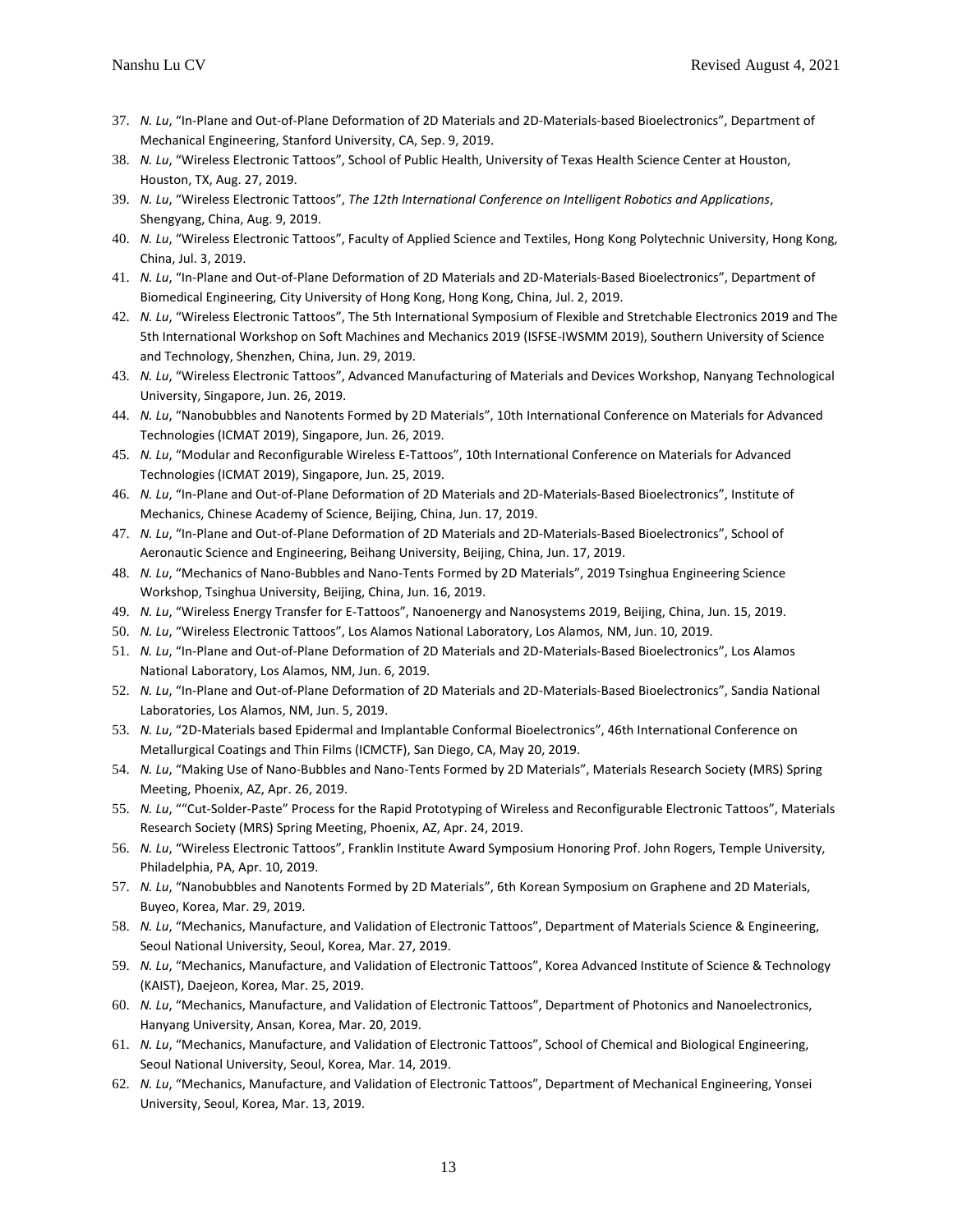- 63. *N. Lu*, "Mechanics, Manufacture, and Validation of Electronic Tattoos", Department of Mechanical Engineering, University of Melbourne, Melbourne, Australia, Dec. 14, 2018.
- 64. *N. Lu*, "Nanobubbles and Nanotents Formed by 2D Materials", 4th International Conference on Two-Dimensional Materials and Technologies, Melbourne, Australia, Dec. 13, 2018.
- 65. *N. Lu*, "Mechanics, Manufacture, and Validation of Electronic Tattoos", Department of Chemical Engineering, Monash University, Melbourne, Australia, Dec. 12, 2018.
- 66. *N. Lu*, "2D Materials based Epidermal and Implantable Conformal Bioelectronics", ASME International Mechanical Engineering Congress and Exposition (IMECE), Pittsburgh, PA, Nov. 14, 2018.
- 67. *N. Lu*, "Mechanics, Manufacture, and Validation of Electronic Tattoos", Department of Materials Science and Engineering, University of Tennessee, PA, Oct. 2, 2018.
- 68. *N. Lu*, "Mechanics, Manufacture, and Validation of Electronic Tattoos", Department of Mechanical Engineering and Applied Mechanics, University of Pennsylvania, PA, Sep. 18, 2018.
- 69. *N. Lu*, "Electronic Tattoos The Most Multifunctional and Imperceptible Wearables", WNCG (Wireless Networking and Communications Group) Seminar, University of Texas at Austin, TX, Sep. 7, 2018.
- 70. *N. Lu*, "Electronic Tattoos The Most Multifunctional and Imperceptible Wearables", USAISR, San Antonio, TX, Sep. 5, 2018.
- 71. *N. Lu*, "Mechanics of Nanobubbles and Nanotents formed by 2D Materials", Gordon Research Conference Two Dimensional Electronics Beyond Graphene, Stonehill College, Easton, MA, June 7, 2018.
- 72. *N. Lu*, "Electronic Tattoos The Most Multifunctional and Imperceptible Wearables", Brooke Army Medical Center, San Antonio, TX, May 30, 2018.
- 73. *N. Lu*, "Electronic Tattoos The Most Multifunctional and Imperceptible Wearables", NextFlex Flexinar, Austin, TX, May 23, 2018.
- 74. *N. Lu*, "Electronic Tattoos The Most Multifunctional and Imperceptible Wearables", Department of Communication Sciences and Disorders, University of Texas at Austin, Austin, TX, May 3, 2018.
- 75. *N. Lu*, "Electronic Tattoos The Most Intimate and Imperceptible Wearables", Technology Collaboration Center Wearable Technologies Workshop, NASA Johnson Space Center, Houston, TX, Apr. 24, 2018.
- 76. *N. Lu*, "Electronic Tattoos The Most Intimate and Imperceptible Wearables", Workshop on Technologies to Measure Behaviors & Health in Everyday Life, Austin, TX, Apr. 20, 2018.
- 77. *N. Lu*, "Mechanics and Functionalities of Graphene Electronic Tattoos (GETs)", Materials Research Society (MRS) Spring Meeting, Phoenix, AZ, Apr. 6, 2018.
- 78. *N. Lu*, "Mechanics, Manufacture, and Applications of Electronic Tattoos", Department of Mechanical and Aerospace Engineering, California Institute of Technology, Los Angeles, CA, Apr. 5, 2018.
- 79. *N. Lu*, "Mechanics, Manufacture, and Applications of Electronic Tattoos", Department of Mechanical and Aerospace Engineering, University of California at Los Angeles, Los Angeles, CA, Apr. 4, 2018.
- 80. *N. Lu*, "Mechanics of Transfer-Printing Ultrathin Nanomembranes including 2D Materials", Materials Research Society (MRS) Fall Meeting, Boston, MA, Nov. 29, 2017.
- 81. *N. Lu*, "The Most Intimate and Imperceptible Wearables E-Tattoos", Saint-Gobain, Marlborough, MA, Nov. 28, 2017.
- 82. *N. Lu*, "Low-Cost Manufacture and Multi-Faceted Applications of Electronic Tattoos", Materials Research Society (MRS) Fall Meeting, Boston, MA, Nov. 27, 2017.
- 83. *N. Lu*, "Low-Cost Manufacture and Multi-Faceted Applications of Electronic Tattoos", ASME International Mechanical Engineering Congress and Exposition (IMECE), Tampa, FL, Nov. 8, 2017.
- 84. *N. Lu*, "E-Tattoos for Mobile Sensing and Therapy", plenary talk at 2nd World Congress on Electroporation, Norfolk, VA, Sep. 27, 2017.
- 85. *N. Lu*, "Super-Expandable Adaptive Sensor Network (SEASN) Enabled by Piezoelectric Polymer Serpentines", A Joint Meeting of: The 4th "Multifunctional Materials for Defense" Workshop, Arlington, VA, Aug. 29, 2017.
- 86. *N. Lu*, "Bioelectronics Wearables and Implantables", plenary talk at SPIE Optics + Photonics, San Diego, CA, Aug. 6, 2017.
- 87. *N. Lu*, "Multiparametric Epidermal Physiological Sensing System (MEPSS)", ONR Biomaterials and Bionanotechnology Program Review, Arlington, VA, Aug. 4, 2017.
- 88. *N. Lu*, "E-Tattoos for Mobile Sensing and Therapy", World IP Day, Austin, TX, May 3, 2017.
- 89. *N. Lu*, "E-Tattoos for Mobile Sensing and Therapy", MRS/Kavli Workshop on Stretchable & Flexible Bioelectronics, Phoenix, AZ, Apr. 22, 2017.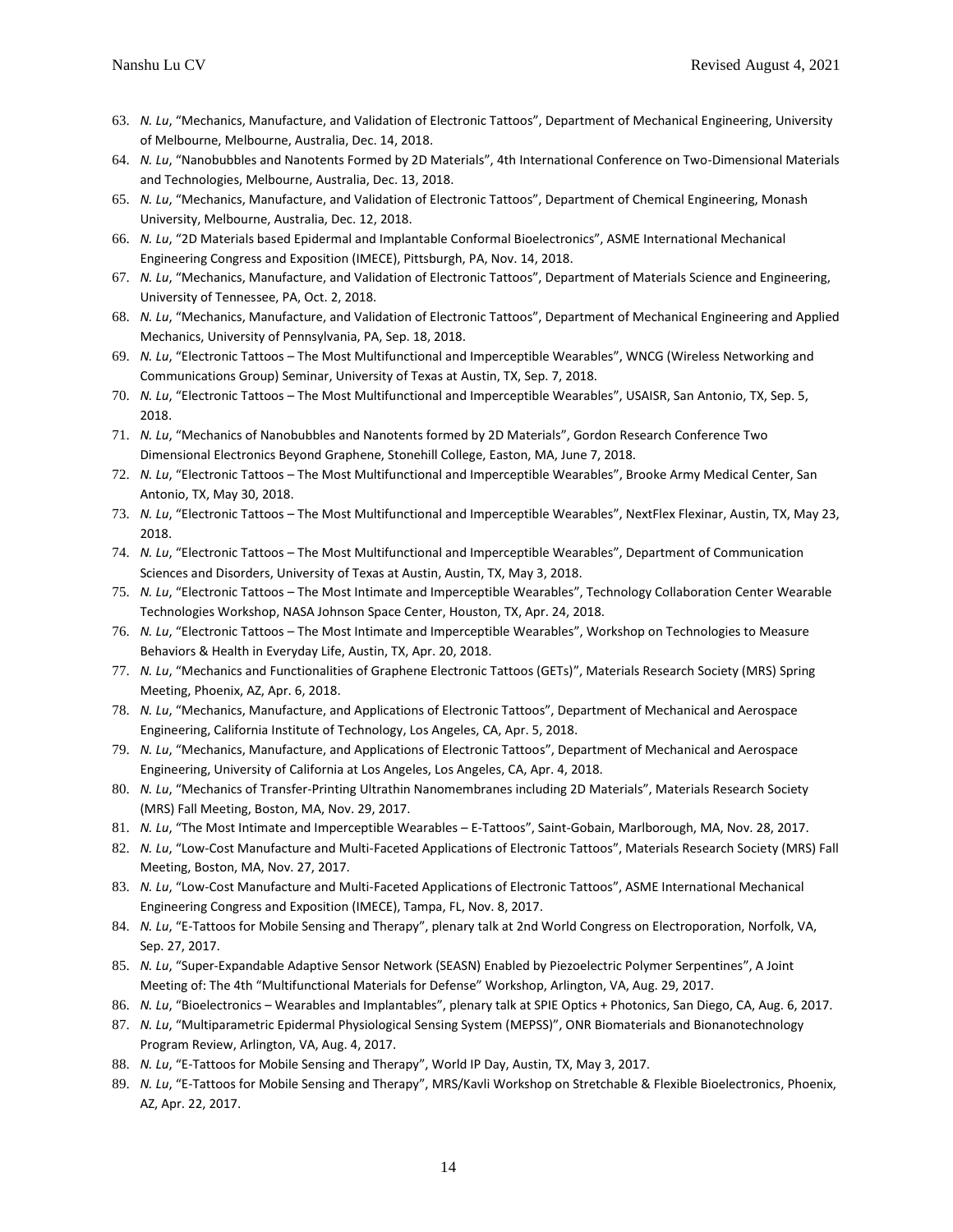- 90. *N. Lu*, "Epidermal Electronics for Mobile Sensing and Therapy", Keynote presentation at 2017 SPIE Smart Structures/NDE 2017 Nano-, Bio-, Info-Tech Sensors and 3D Systems conference, Portland, OR, Mar. 27, 2017.
- 91. C. Bybee, G. Georgiou, M. Repko, *N. Lu* "Transforming Ideas Into Ventures", 2017 SXSW Tech Industry Panel, Austin, TX, Mar. 11, 2017.
- 92. *N. Lu*, "Bio-Electronics Interface", Center for Nonlinear Dynamics Seminar, University of Texas at Austin, Austin, TX, Feb. 20, 2017.
- 93. *N. Lu*, "Epidermal Electronics for Mobile Sensing and Therapy", Ming Hsieh Department of Electrical Engineering Seminar, University of Southern California, Los Angeles, CA, Feb. 14, 2017.
- 94. *N. Lu*, "Cut-and-Paste Manufacture of Transparent and Stretchable Epidermal Sensors Based on Large Area CVD Graphene", Materials Research Society (MRS) Fall Meeting, Boston, MA, Nov. 28, 2016.
- 95. *N. Lu*, "Epidermal Electronics for Mobile Sensing and Therapy", Materials Science and Engineering Seminar, University of Houston, Houston, TX, Nov. 18, 2016.
- 96. *N. Lu*, "Cut-and-Paste Fabrication of 2D Materials for Transparent and Stretchable Epidermal Sensor System", ASME International Mechanical Engineering Congress and Exposition (IMECE), Phoenix, AZ, Nov. 15, 2016.
- 97. N. Lu, "Adhesion Enhanced by Micro-Surface Craters under Large Deformation", 53<sup>rd</sup> Annual Technical Meeting of Society of Engineering Science (SES), the University of Maryland, College Park, MD, Oct. 3, 2016.
- 98. *N. Lu*, "Epidermal Electronics for Sensing and Therapy", UT Learning Activities for Mature People (LAMP), Sep. 26, 2016.
- 99. *N. Lu*, "Tattoo-like, long-term electromyography sensors for quantifying muscle fatigue and recovery", XXI International Society of Electrophysiology and Kinesiology (ISEK) Congress, Chicago, IL, Jul. 6, 2016.
- 100. *N. Lu*, "Epidermal Electronics for Sensing and Therapy", Machinery Failure Prevention Technology (MFPT) 2016 Conference, Dayton, OH, May 25, 2016.
- 101. *N. Lu*, "Epidermal Electronics for Sensing and Therapy", NanoEngineering Department, University of California, San Diego, California, Apr. 27, 2016.
- 102. *N. Lu*, "Cut-and-Paste Manufacture of Multifunctional Epidermal Electronic Systems", SPIE Defense, Security, and Sensing (DSS) 2016, Baltimore, Maryland, Apr. 19, 2016.
- 103. *N. Lu*, "Epidermal Electronics for Sensing and Therapy", Hopkins Extreme Materials Institute (HEMI), Johns Hopkins University, Maryland, Apr. 18, 2016.
- 104. *N. Lu*, "Cut-and-Paste Manufacture of Long-Term, Multimodal Epidermal Electronic Systems", Materials Research Society (MRS) Spring Meeting, Phoenix, Arizona, Mar. 31, 2016.
- 105. *N. Lu*, "Mechanics at Bio-Electronics Interfaces", International Union of Theoretical and Applied Mechanics (IUTAM) Symposium on Mechanics of Stretchable Electronics, Hangzhou, China, Mar. 17-18, 2016.
- 106. *N. Lu*, "Cut-and-Paste Manufacture of Multifunctional Epidermal Electronic Systems", Flex Conference, Mar. 2, 2016.
- 107. *N. Lu*, "Epidermal Sensor Systems for Body Hacking", BodyHacking Con, Austin, TX, Feb. 20, 2016.
- 108. *N. Lu*, "Mechanics and Materials of Bio-Integrated Electronics", (The Academy of Medicine, Engineering and Science of Texas) TAMEST 2016 Conference, Dallas, TX, Jan. 20-22, 2016.
- 109. *N. Lu*, "Adhesion Enhanced by Octopus-Inspired Miniaturized Suction Cups", 250th American Chemical Society National Meeting & Exposition, Boston, MA, Aug. 18, 2015.
- 110. *N. Lu*, "Mechanics and Manufacture of Bio-Integrated Electronics", Workshop of Soft Machines and Mechanics, Xi'an, Shanxi, China, June 18, 2015.
- 111. *N. Lu*, "Super-Expandable Adaptive Sensor Network (SEASN) Enabled by Piezoelectric Polymer Serpentines (PPS)", AFOSR M^4 2015 Annual Grantees'/Contractors' Meeting, June 2-5, 2015.
- 112. *N. Lu*, "Mechanics of the Manufacture, Stretchability, and Bio-Integration of Stretchable Electronics", University of Waterloo, Waterloo, Ontario, Canada, Apr. 15, 2015.
- 113. *N. Lu*, "Mechanics of the Manufacture, Stretchability, and Bio-Integration of Stretchable Electronics", University of Science and Technology of China, Hefei, China, Jan. 6, 2015.
- 114. *N. Lu*, "Mechanics of the Manufacture, Stretchability, and Bio-Integration of Stretchable Electronics", Huazhong University of Science and Technology, Wuhan, China, Jan. 5, 2015.
- 115. *N. Lu*, "Mechanics of the Manufacture, Stretchability, and Bio-Integration of Stretchable Electronics", Tsinghua University, Beijing, China, Dec. 26, 2014.
- 116. *N. Lu*, "Mechanics in Bio-Integrated Electronics", Institute of Mechanics, Chinese Academy of Science, Beijing, China, Dec. 24, 2014.
- 117. *N. Lu*, "Mechanics in Bio-Integrated Electronics", Shuangqing Workshop, Beijing, China, Dec. 23, 2014.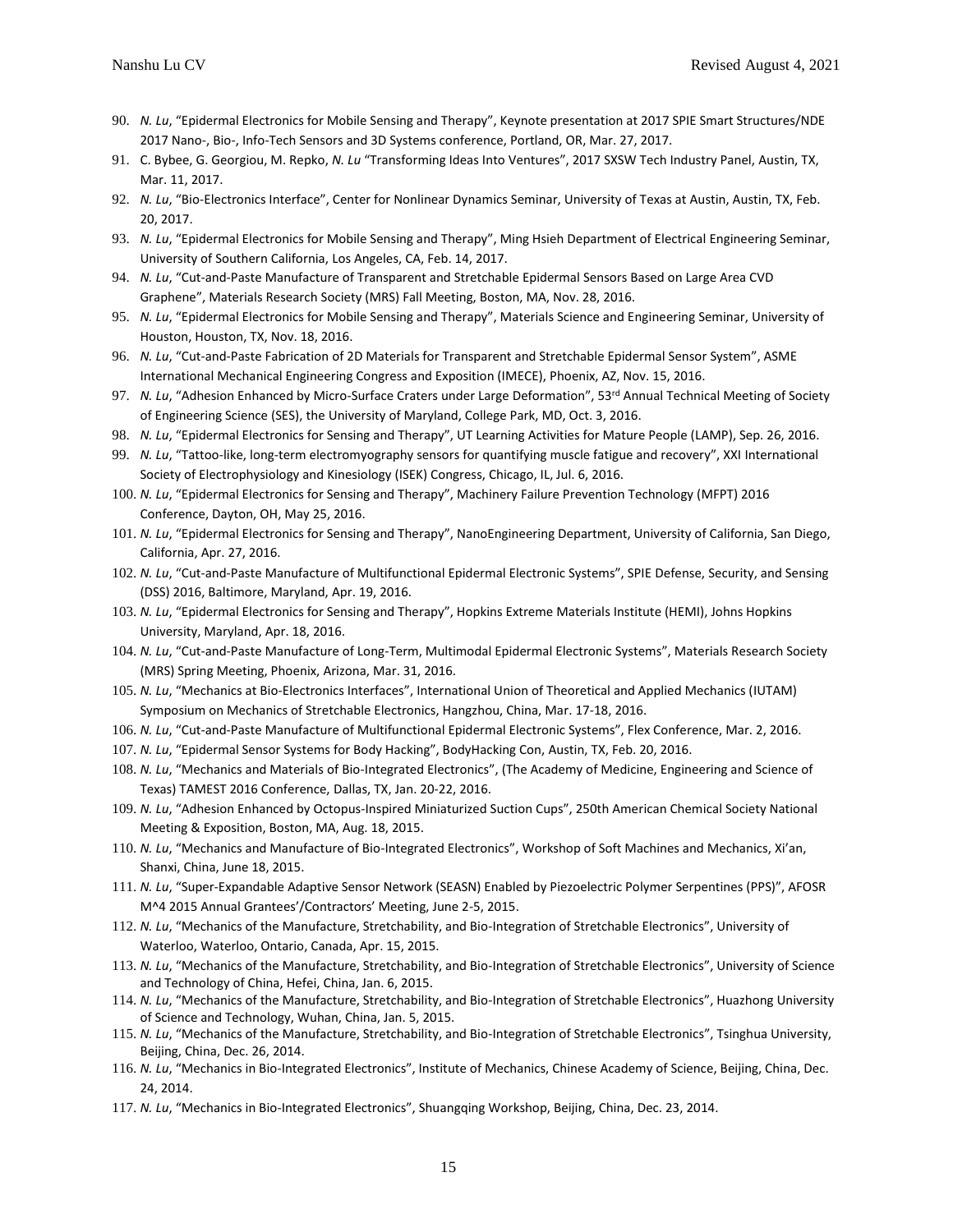- 118. *N. Lu*, "Mechanics of the Manufacture, Stretchability, and Bio-Integration of Stretchable Electronics", Peking University, Beijing, China, Dec. 19, 2014.
- 119. *N. Lu*, "Split of Neutral Axis", 51st Annual Technical Meeting of Society of Engineering Science, Purdue University, West Lafayette, IN, Oct. 2, 2014.
- 120. *N. Lu*, "Bio-Inspired Flexibility and Adhesion", University of Maryland (UMD) Workshop on Distributed Sensing, Actuation, and Control for Bio--inspired Soft Robotics, College Park, MD, Sep. 11, 2014.
- 121. *N. Lu*, "Mechanics of the Manufacture and Bio-Integration of Stretchable Electronics", Department of Mechanical and Aerospace Engineering, Rutgers University–New Brunswick, NJ, Sep. 10, 2014.
- 122. *N. Lu*, "Bio-Integrated Electronics", International Conference on Integrated Circuit Design & Technology (ICICDT), Austin, TX, May 28-30, 2014.
- 123. *N. Lu*, "Mechanics and Materials of Flexible Electronics and Photonics", SPIE DSS 2014, Baltimore, Maryland, May 5-9, 2014.
- 124. *N. Lu*, "Mechanics and Materials of Bio-Integrated Electronics", Workshop On Soft Robotics/Active Skins & Related Technologies, Las Vegas, Nevada, Feb. 7, 2014.
- 125. *N. Lu*, "Stretchability of Stiff Membranes on Deformable Substrates", Texas Materials and Modeling Network, Houston, TX, Dec. 14, 2013.
- 126. *N. Lu*, "Mechanics and Materials of Bio-Integrated Electronics", Army Research Laboratory, Adelphi, MD, Dec. 12, 2013.
- 127. *N. Lu*, "Mechanics and Materials of Bio-Integrated Electronics", Chevron Centennial Lecture Series at the Department of Mechanical Engineering, University of Texas at Austin, Nov. 8, 2013.
- 128. *N. Lu*, "Bio-Integrated Electronics", Lakeway Men's Breakfast Club, Lakeway, TX, Oct. 9, 2013.
- 129. *N. Lu*, "Bio-Integrated Electronics", 2013 US Frontiers of Engineering Symposium, Wilmington, Delaware, Sep. 19-21, 2013.
- 130. *N. Lu*, "Mechanics and Materials of Bio-Integrated Electronics", Department of Materials Science and Engineering, University of Delaware, Delaware, Sep. 18, 2013.
- 131. *N. Lu*, "Bio-Integrated Electronics", 3M, Austin, Mar. 14, 2013.
- 132. *N. Lu*, "Bio-Integrated Electronics", Air Force Research Laboratory, San Antonio, May 14, 2013.
- 133. *N. Lu*, "Bio-Integrated Electronics", IBM, Austin, Apr. 2, 2013.
- 134. *N. Lu*, "Epidermal Electronics", 2013 Netexplo, Paris, France, Feb. 14, 2013.
- 135. *N. Lu*, "Epidermal Electronics", Emerging Information and Technology Conference-Bio 2012, Princeton, New Jersey, Oct. 27, 2012.
- 136. *N. Lu*, "Bio-Integrated Electronics", Technology Review's annual EmTech Conference, Massachusetts Institute of Technology, Boston, MA, Oct. 25, 2012.
- 137. *N. Lu*, "Mechanics and Materials of Bio-Integrated Electronics", Department of Mechanical Engineering, Boston University, Boston, MA, Oct. 24, 2012.
- 138. *N. Lu*, "Mechanics and Materials of Bio-Integrated Electronics", Department of Aerospace Engineering, Iowa State University, Ames, IA, Sep. 26, 2012.
- 139. *N. Lu*, "Epidermal Electronic Systems", Materials Research Society (MRS) Spring Meeting, San Francisco, California, Apr. 10, 2012.
- 140. *N. Lu*, "Mechanics and Materials of Bio-Integrated Electronics", Department of Mechanical Engineering, University of Nevada at Reno, Nevada, Mar. 27, 2012.
- 141. *N. Lu*, "Bio-Integrated Soft Electronics", Electronic Materials and Applications 2012 Conference, Orlando, Florida, Jan. 20, 2012.
- 142. *N. Lu*, "Flexible Electronics: Mechanics and Bio-Medical Applications", Department of Mechanical Engineering & Materials Science, Washington University at St. Louis, April 29, 2011.
- 143. *N. Lu*, "Flexible Electronics: Mechanics and Bio-Medical Applications", Sibley School of Mechanical and Aerospace Engineering, Cornell University, April 18, 2011.
- 144. *N. Lu*, "Flexible Electronics: Mechanics and Bio-Medical Applications", Department of Mechanical and Aerospace Engineering, Rutgers University–New Brunswick, April 11, 2011.
- 145. *N. Lu*, "Flexible Electronics: Mechanics and Bio-Medical Applications", Department of Aerospace Engineering and Engineering Mechanics, UT Austin, March 22, 2011.
- 146. *N. Lu*, "Flexible Electronics: Mechanics and Bio-Medical Applications", Department of Mechanical and Industrial Engineering, Northeastern University, March 18, 2011.

#### **Other Major Presentations**

1. H. Jang, *N. Lu*, "2D-Materials-based Epidermal and Implantable Bioelectronics", The Minerals, Metals & Materials Society 149th Annual Meeting & Exhibition, San Diego, Feb. 25, 2020.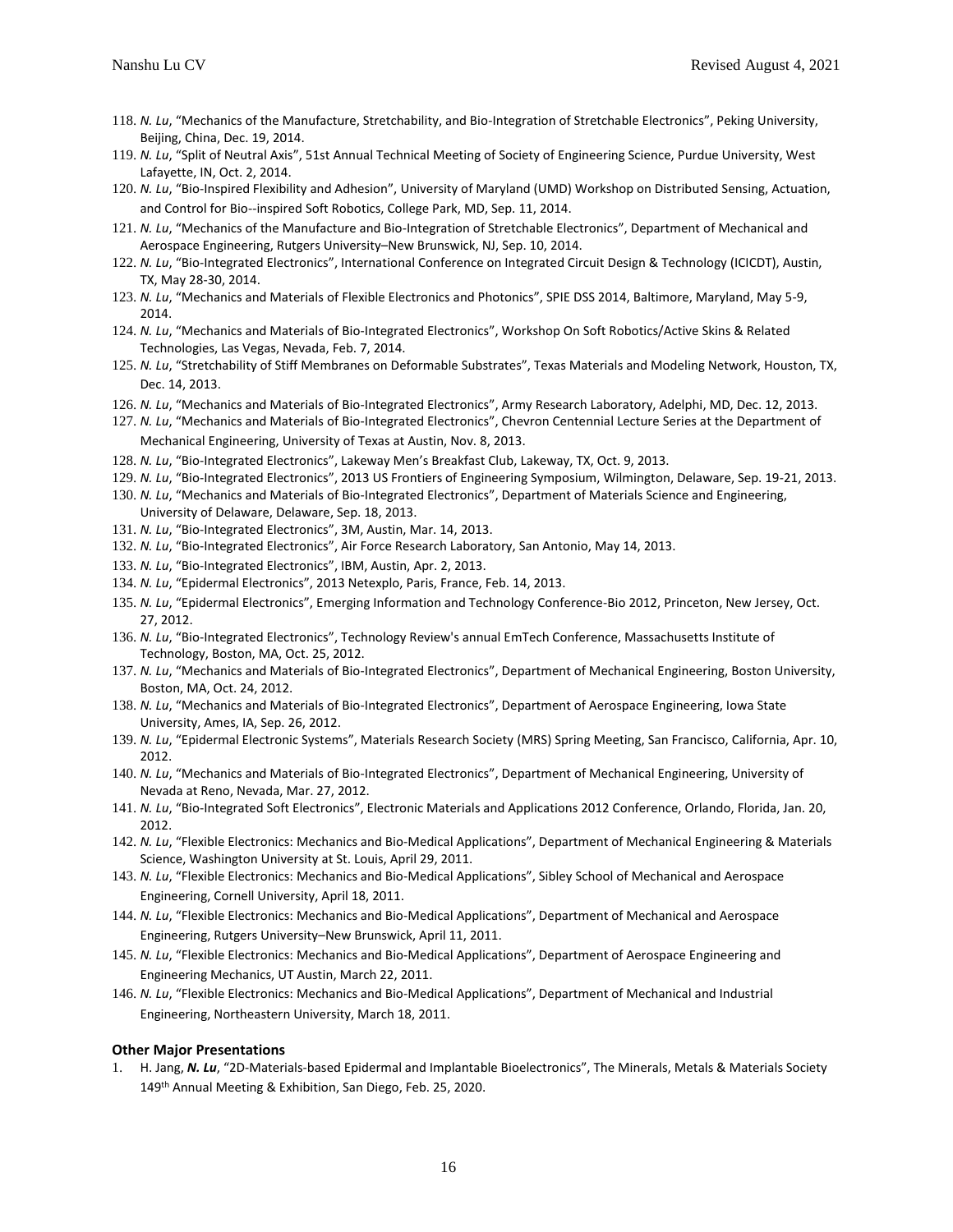- 2. D. A. Sanchez, Z. Dai, *N. Lu*, "Mechanics and Characterization of Trapped Matter in 2D Material Nanoblisters," Materials Research Society (MRS) Fall Meeting, Boston, MA, Dec. 2, 2019.
- 3. Z. Dai, *N. Lu*. "Understanding the Bending Behaviors of Multilayer 2D Materials", 2018 ASME International Mechanical Engineering Congress & Exposition (IMECE), Pittsburgh, PA, Oct. 2018
- 4. L. Wang, *N. Lu*, "Crater-enabled Dry adhesion", 2018 ASME International Mechanical Engineering Congress & Exposition Pittsburgh, PA, Oct. 2018
- 5. Z. Dai, D. Sanchez, *N. Lu*. "Mechanics of Nanobubbles and Nanotents Formed by Two-Dimensional Materials", 18th U.S. National Congress of Theoretical and Applied Mechanics (USNC/TAM), Chicago, IL, June 2018.
- 6. D. A. Sanchez, Z. Dai, *N. Lu*, "Measuring and Modeling Liquid-Filled 2D Material Nanobubbles," 45th Conference on the Physics & Chemistry of Surfaces & Interfaces, Kona, HI, Jan. 2018.
- 7. S. Liu, T. Ha, *N. Lu*, "Analytical solutions to nonbuckling serpentine ribbons", 2017 ASME International Mechanical Engineering Congress & Exposition (IMECE), Tampa, FL, Nov. 2017.
- 8. Z. Dai, D. Sanchez, P. Wang, R. Huang, *N. Lu*. "Experimental Measurements and Mechanics Modeling of Liquid-filled Blisters Covered by 2D Materials", Society of Engineering Science 54th annual technical meeting, Northeastern University, Boston, MA, Jul. 26, 2017.
- 9. L. Wang, *N. Lu*, "A Thin Elastic Membrane Conformed to a Soft and Rough Substrate subjected to Stretching/Compression", Society of Engineering Science 54<sup>th</sup> annual technical meeting, Northeastern University, Boston, MA, Jul. 26, 2017.
- 10. *N. Lu*, ""Cut-and-Paste" Manufacture of Transparent and Stretchable Epidermal Sensors Based on Large Area CVD Graphene", Society of Engineering Science 53<sup>rd</sup> Annual Technical Meeting, the University of Maryland, College Park, MD, Oct. 4, 2016.
- 11. S. Qiao, *N. Lu*, "Stress analysis for nanomembranes under stamp compression", Society of Engineering Science 53rd Annual Technical Meeting, the University of Maryland, College Park, MD, Oct. 3, 2016.
- 12. S. Qiao, *N. Lu*, "Adhesion enhanced by octopus-Inspired micro-surface craters", Society of Engineering Science 53<sup>rd</sup> Annual Technical Meeting, the University of Maryland, College Park, MD, Oct. 4, 2016.
- 13. L. Wang, *N. Lu*, "Effect of surface tension on the molding and deformation of micro-surface craters", Society of Engineering Science 53rd annual technical meeting, the University of Maryland, College Park, MD, Oct. 4, 2016.
- 14. L. Wang, *N. Lu*, "Conformability of a Thin Elastic Membrane Laminated on a Soft Substrate with Slightly Wavy Surface", Society of Engineering Science 53rd annual technical meeting, the University of Maryland, College Park, MD, Oct. 5, 2016.
- 15. *N. Lu,* "Thickness Ratio and d33 Effects on Flexible Piezoelectric Unimorph Energy Conversion and Actuation", 24th International Congress of Theoretical and Applied Mechanic, Montreal, Canada, Aug. 24, 2016.
- 16. D. A. Sanchez, Y. Yu, *N. Lu*, "Work of Adhesion between Soft Elastomers of Different Mixing Ratios," Materials Research Society (MRS) Spring Meeting, Phoenix, AZ, Apr. 1, 2016.
- 17. *N. Lu*, "Low Cost, High Throughput "Cut-and-Paste" Manufacture of Multiparametric Epidermal Sensor Systems (ESS)", ASME International Mechanical Engineering Congress and Exposition, Houston, TX, Nov. 18, 2015.
- 18. *N. Lu*, "Thickness Effects on Piezoelectric Unimorph Responses under Various Boundary/Loading Conditions", ASME International Mechanical Engineering Congress and Exposition, Houston, TX, Nov. 18, 2015.
- 19. S. Qiao, *N. Lu*, "Octopus-inspired miniaturized suction cups for enhanced adhesion", 2015 ASME International Mechanical Engineering Congress and Exposition, Houston, TX, Nov. 18, 2015.
- 20. S. Yang, *N. Lu*, "Indium Tin Oxide (ITO) Serpentine Ribbons on Soft Substrates Stretched beyond 100%", ASME International Mechanical Engineering Congress and Exposition, Houston, TX, Nov. 18, 2015.
- 21. S. Yang, *N. Lu*, "Stretchability of freestanding and polymer-supported serpentine thin films", ASME International Mechanical Engineering Congress and Exposition, Houston, TX, Nov. 17, 2015.
- 22. *N. Lu*, C. Brennan, E. Yu, "Interface Adhesion between 2D Materials and Elastomers Measured by Buckle Delamination", ASME International Mechanical Engineering Congress and Exposition, Houston, TX, Nov. 16, 2015.
- 23. S. Qiao, *N. Lu*, "Octopus-Inspired Miniaturized Suction Cups for Enhanced Adhesion", ASME International Mechanical Engineering Congress and Exposition, Houston, TX, Nov. 16, 2015.
- 24. *N. Lu*, "'Cut-and-Paste' Manufacture of Multiparametric Epidermal Sensor Systems (ESS)", 52nd Annual Technical Meeting of Society of Engineering Science, Texas A&M University, College Station, TX, Oct. 27, 2015.
- 25. *N. Lu*, "Stretchability of Polymer-Bonded and Polymer Embedded Serpentines", 52nd Annual Technical Meeting of Society of Engineering Science, Texas A&M University, College Station, TX, Oct. 27, 2015.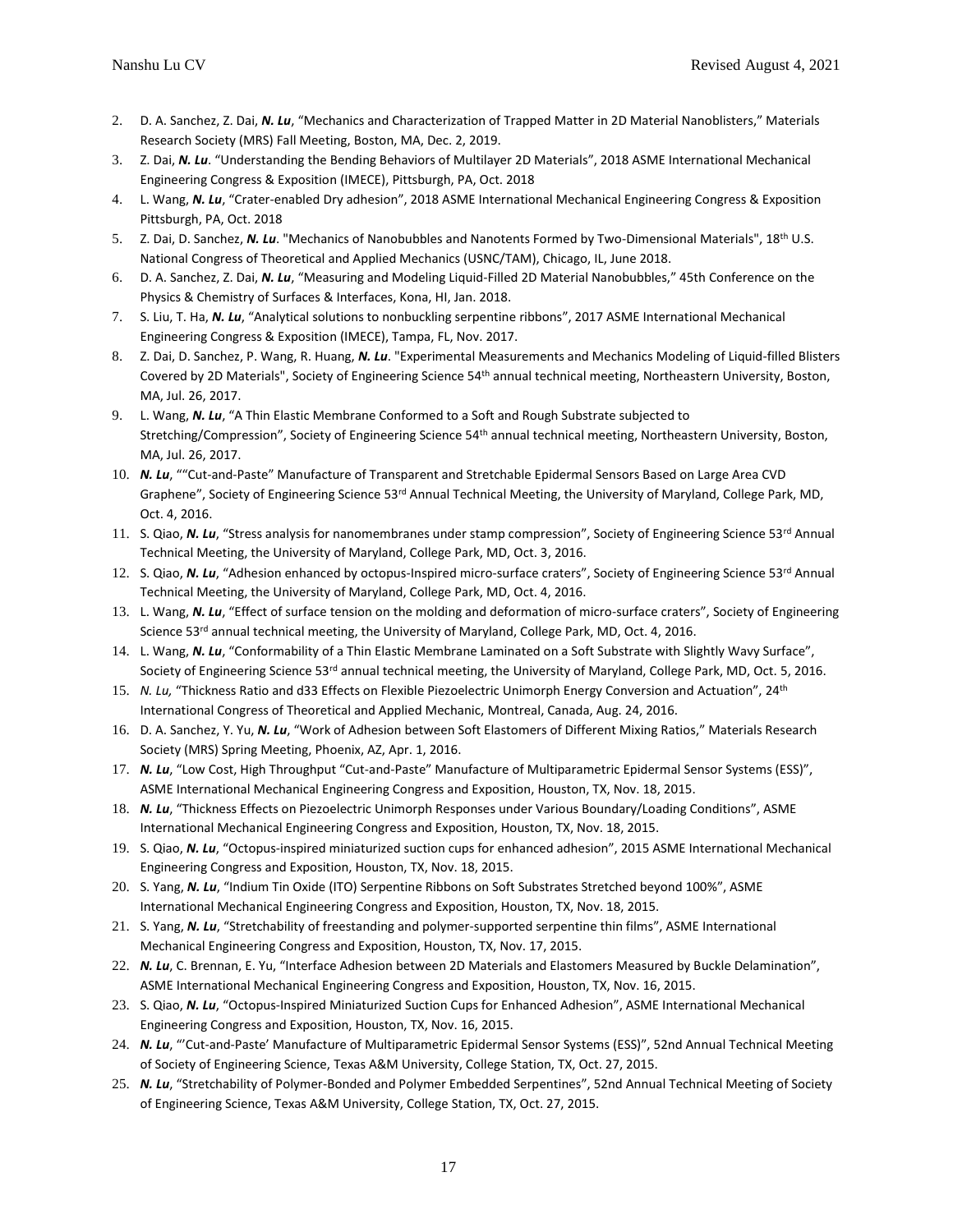- 26. *N. Lu*, "Interface Adhesion between 2D Materials and Elastomers Measured by Buckle Delamination", 52nd Annual Technical Meeting of Society of Engineering Science, Texas A&M University, College Station, TX, Oct. 26, 2015.
- 27. *N. Lu*, "Noninvasive, long-term wearable, multiparametric epidermal sensor systems (ESS)", 2015 Biomedical Engineering Society Annual Meeting, Tampa, FL, Oct. 9, 2015.
- 28. T. Ha, *N. Lu*, "Thickness Effects on Piezoelectric Unimorphs under Various Boundary Conditions", APS March Meeting 2015, San Antonio, Mar. 5, 2015.
- 29. C. Brennan, E. Yu, *N. Lu*, "Interface adhesion between 2D materials and elastomers measured by buckle delamination", APS March Meeting 2015, San Antonio, Mar. 3, 2015.
- 30. *N. Lu*, "Stretchability of freestanding and polymer-supported serpentine thin films", APS March Meeting 2015, San Antonio, Mar. 3, 2015.
- 31. *N. Lu*, "Closed-Form Solutions for Bonded Elastically Compressible Layers", 51st Annual Technical Meeting of Society of Engineering Science, Purdue University, West Lafayette, IN, Oct. 2, 2014.
- 32. *N. Lu*, "Measurement of Adhesion between Soft Elastomers", 51st Annual Technical Meeting of Society of Engineering Science, Purdue University, West Lafayette, IN, Oct. 2, 2014.
- 33. K. Liechti, S. Palvadi, *N. Lu*, "Extraction of Rate-Dependent Traction-Separation Relations", 51st Annual Technical Meeting of Society of Engineering Science, Purdue University, West Lafayette, IN, Oct. 2, 2014.
- 34. S. Yang, *N. Lu*, "Stretchability of Freestanding and Polymer-supported Serpentine Thin Films", 51st Annual Technical Meeting of Society of Engineering Science, Purdue University, West Lafayette, IN, Oct. 1, 2014.
- 35. L. Li, H. Lin, S. Qiao, Y. Zou, S. Danto, D. Musgraves, K. Richardson, *N. Lu*, and J. Hu, "Chalcogenide Glass Based Flexible Photonics", International Symposium on Non-Oxide and New Optical Glasses (ISNOG 2014), Jeju, Korea, August 24~28, 2014.
- 36. S. Yang, *N. Lu*, "Stretchability of Polymer-Supported ITO Serpentine Thin Films", ASME International Mechanical Engineering Congress and Exposition, San Diego, CA, Nov. 18, 2013.
- 37. S. Qiao, *N. Lu*, J. Hu, "3-D monolithic flexible glass photonics", ASME International Mechanical Engineering Congress and Exposition, San Diego, CA, Nov. 18, 2013.
- 38. S. Qiao, *N. Lu*, "Split of Neutral Axis in Multilayered Laminates with Large Elastic Mismatches", Thirteenth Pan-American Congress of Applied Mechanics, May 23, 2013.
- 39. Y. Yu, *N. Lu*, "Measurement of PDMS-PDMS Interface Adhesion for Different Cross-Linking Densities and UVO Surface Treatment", Thirteenth Pan-American Congress of Applied Mechanics, May 23, 2013.
- 40. S. Yang, *N. Lu*, "Stretchability of Polymer-supported ITO Serpentine Thin Films", Thirteenth Pan-American Congress of Applied Mechanics, May 22, 2013.
- 41. *N. Lu*, S. Yang, "Stretchability of Polymer-Supported ITO Serpentine Thin Films", 50th Annual Technical Meeting of Society of Engineering Science, Brown University, July 29, 2013.
- 42. *N. Lu*, S. Qiao, "Wrinkling of Thin PDMS Films on Ecoflex Substrates", 50th Annual Technical Meeting of Society of Engineering Science, Brown University, July 30, 2013.
- 43. *N. Lu*, 'Highly Stretchable Serpentine-Shaped Electrodes", Materials Research Society (MRS) Fall Meeting, Nov. 26, 2012.
- 44. *N. Lu*, "Highly Sensitive Skin-Mountable Strain Gauges Based Entirely on Elastomers", ASME International Mechanical Engineering Congress and Exposition, Houston, TX, Nov. 14, 2012.
- 45. *N. Lu*, "A Compact JKR Apparatus to Measure Soft-Soft Adhesion", ASME International Mechanical Engineering Congress and Exposition, Houston, TX, Nov. 13, 2012.
- 46. *N. Lu*, "Mechanics of Serpentines in Stretchable Electronics", ASME International Mechanical Engineering Congress and Exposition, Houston, TX, Nov. 13, 2012.
- 47. S. Yang, *N. Lu*, "Mechanics of Sensitivity and Stretchablity of Si-Based Strain Gauges", ASME International Mechanical Engineering Congress and Exposition, Houston, TX, Nov. 9, 2012.
- 48. *N. Lu*, "Highly Sensitive Skin-Mountable Strain Gauges Based Entirely on Elastomers", 49th Annual Technical Meeting of Society of Engineering Science, Georgia Technology Institute, Atlanta, GA, Oct. 10, 2012.
- 49. *N. Lu*, "Mechanics of Serpentine", 49th Annual Technical Meeting of Society of Engineering Science, Georgia Technology Institute, Atlanta, GA, Oct. 10, 2012.
- 50. *N. Lu*, J. Rogers, "Mechanics of Flexible and Stretchable Strain Gauges Based on Si Nanomembranes", 23rd International Congress of Theoretical and Applied Mechanics, Beijing, China, Aug. 26, 2012.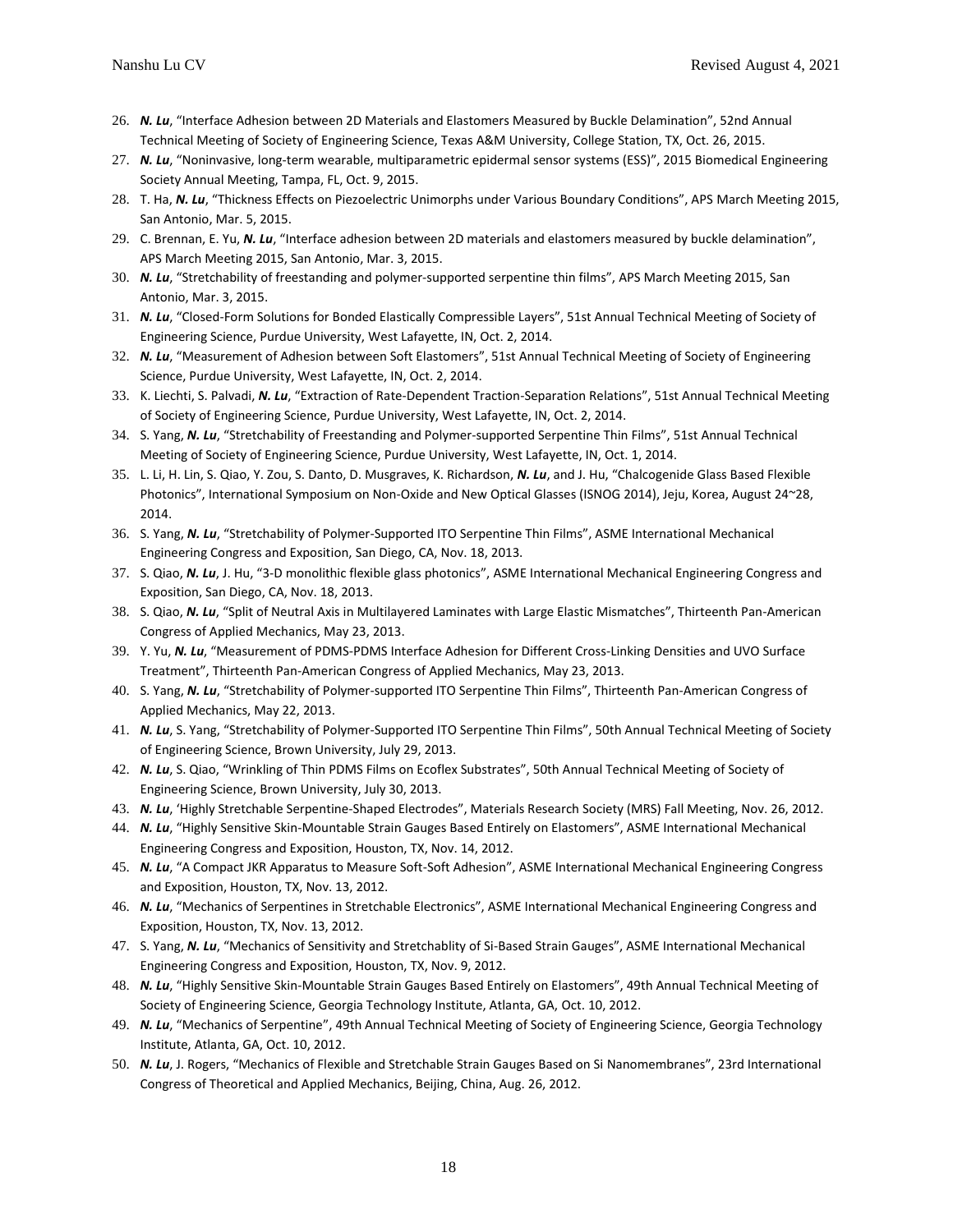- 51. *N. Lu*, D.-H. Kim, R. Ghaffari, J. Rogers, "Multifunctional Balloon Catheters with Capabilities in Cardiac Electrophysiological Mapping and Ablation Therapy", ASME International Mechanical Engineering Congress and Exposition, Denver, CO, November 2011.
- 52. *N. Lu*, S. M. Won, J. Rogers, "Array of Ultrathin, Single Crystalline Silicon Strain Sensors on Flexible and Stretchable Substrates", ASME International Mechanical Engineering Congress and Exposition, Denver, CO, November 2011.
- 53. *N. Lu*, John Rogers, "Strain and Tactile Sensing Based on Electrically Conductive Rubbers", ASME International Mechanical Engineering Congress and Exposition, Denver, CO, November 2011.
- 54. *N. Lu*, Z. Suo, and J. Vlassak, "The Effect of Film Thickness on the Failure Strain of Polymer-supported Metal Films", Materials Research Society (MRS) Fall Meeting, Boston, MA, December 2009.
- 55. *N. Lu*, Z. Suo, and J. Vlassak, "Ductility of Thin Metal Films on Polymer Substrates", NSF CMMI Research and Innovation Conference, Honolulu, HI, June 2009.
- 56. *N. Lu*, X. Wang, Z. Suo, and J. Vlassak, "Concurrent Grain Growth, Strain Localization, and Interface Debonding in Metal Films on Polymer Substrates under Uniaxial Tension", Materials Research Society (MRS) Fall meeting, Boston, MA, December 2008.
- 57. *N. Lu*, X. Wang, Z. Suo, and J. Vlassak, "Experimental Investigation of Stretchable Metal Films on Polymer Substrates" ASME International Mechanical Engineering Congress and Exposition, Boston, MA, October 2008.
- 58. *N. Lu*, X. Wang, Z. Suo, and J. Vlassak, "Highly Stretchable Cu films on Kapton Substrates", 8th International Conference on Fundamentals of Fracture, Hong Kong, January 2008.
- 59. *N. Lu*, J. Yoon, and Z. Suo, "Debonding Analysis of Periodic Thin-film Islands Patterned on Flexible Substrates", Materials Research Society Fall Meeting, Boston, MA, November 2007.
- 60. *N. Lu*, J. Yoon, Z. Zhang, and Z. Suo, "K-field Analysis of Bimaterial Orthogonal Corner in Electronic Devices", Materials Research Society Fall Meeting, Boston, MA, November 2007.

# **PATENTS:**

# **A. Patents Issued**

1. J. A. Rogers, M. Ying, A. Bonifas, and *N. Lu*, "Appendage Mountable Electronic Devices Conformable to Surfaces," Patent #10,052,066, granted Aug. 21, 2018.

<http://www.google.com/patents/WO2013149181A1?cl=en>

2. *N. Lu*, S. X. Yang, and P. L. Wang, "Epidermal Sensor System and Process," Patent # 10,492,703, granted Dec. 3, 2019. <http://www.google.com.gt/patents/WO2015148957A1?cl=en>

# **B. Patent Applications**

- 1. *N. Lu*, K. Diller, A. Stier, A. Mark, "Flexible, Stretchable Epidermal Heater with on-Site Temperature Feedback Control", Provisional Patent Application 62418477, filed on Nov. 7, 2016. <https://patents.google.com/patent/US20190281666A1/en>
- 2. *N. Lu*, D. Akinwande, S. K. Ameri, "Nanomaterial epidermal sensors," Patent Application PCT/US17/30057, filed on Apr. 28, 2017.

<https://patents.google.com/patent/WO2018199977A1/en>

3. *N. Lu*, T. Ha, P. Wang, "Dual-Mode Epidermal Cardiogram Sensor," Provisional Patent Application 62/509,954, filed on May. 23, 2017.

<https://patents.google.com/patent/WO2018231444A2/en>

4. *N. Lu*, H. Jeong, "Wireless, Wearable, And Soft Biometric Sensor," Provisional Patent Application 62/516,309, filed on Jun. 7, 2017.

<https://patents.google.com/patent/WO2018226786A1/en>

5. *N. Lu*, K. Ha, "Highly Sensitive Hybrid Response Capacitive Pressure Sensor," Provisional Patent Application 63/226,243, filed on July 28, 2021.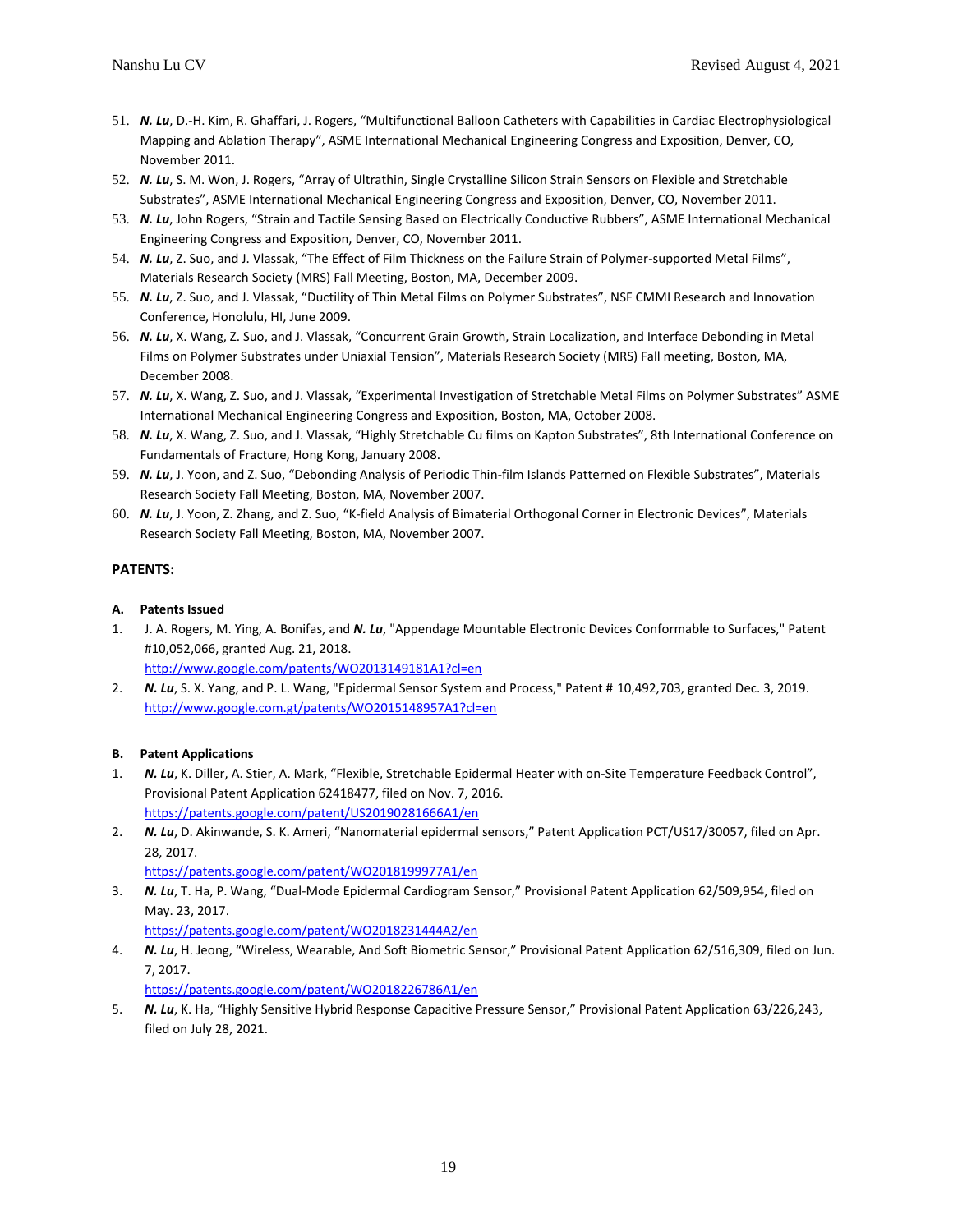# **PH.D. SUPERVISIONS COMPLETED:**

| <b>Name</b>                   | <b>Thesis Title</b>                                                                                                                     | Year | <b>Department</b>                                        | <b>Co-Supervisor</b>      | <b>University</b> |
|-------------------------------|-----------------------------------------------------------------------------------------------------------------------------------------|------|----------------------------------------------------------|---------------------------|-------------------|
| Hsiao-Yu Chang                | Graphene and III-V Channel<br>Metal-Oxide-Semiconductor<br>Field-Effect Devices for Post-Si<br><b>CMOS Applications</b>                 | 2015 | <b>Electrical and</b><br>Computer<br>Engineering         | Deji Akinwande<br>(ECE)   | <b>UT Austin</b>  |
| Shixuan Yang                  | Mechanics and Applications of<br>Stretchable Serpentine<br>Structures                                                                   | 2016 | Aerospace<br>Engineering and<br>Engineering<br>Mechanics | None                      | <b>UT Austin</b>  |
| Christopher<br><b>Brennan</b> | Piezoelectricity and<br>Flexoelectricity in 2D Transition<br><b>Metal Dichalcogenides</b>                                               | 2018 | <b>Electrical and</b><br>Computer<br>Engineering         | <b>Edward Yu</b><br>(ECE) | <b>UT Austin</b>  |
| Shutao Qiao                   | Fluid-Induced Large Deformation<br>at Soft Material Interfaces with<br><b>Blisters and Craters</b>                                      | 2018 | Aerospace<br>Engineering and<br>Engineering<br>Mechanics | None                      | <b>UT Austin</b>  |
| Taewoo Ha                     | Flexible and Stretchable<br>Piezoelectric Bio-Integrated<br>Sensors and Energy Harvesters<br>Based on Polyvinylidene Fluoride<br>(PVDF) | 2018 | <b>Electrical and</b><br>Computer<br>Engineering         | None                      | <b>UT Austin</b>  |
| Liu Wang                      | Mechanics of Crater-Enabled Dry<br><b>Adhesives</b>                                                                                     | 2019 | Aerospace<br>Engineering and<br>Engineering<br>Mechanics | None                      | <b>UT Austin</b>  |
| Hyoyoung Jeong                | Modular and Reconfigurable<br>Wireless E-Tattoo Platform for<br>Mobile Physiological Sensing                                            | 2019 | <b>Electrical and</b><br>Computer<br>Engineering         | None                      | <b>UT Austin</b>  |
| Zhaohe Dai                    | <b>Mechanics of Bubbles and Tents</b><br>Formed by 2D Materials                                                                         | 2020 | Aerospace<br>Engineering and<br>Engineering<br>Mechanics | None                      | <b>UT Austin</b>  |
| Daniel A. Sanchez             | The Mechanics and Chemistry of<br>2D Material Bubbles                                                                                   | 2021 | Materials<br>Science and<br>Engineering                  | None                      | <b>UT Austin</b>  |

# **M.S. SUPERVISIONS COMPLETED:**

| <b>Name</b>   | <b>Thesis Title</b>                                                                          | Year | <b>Department</b>                         | <b>Co-Supervisor</b>           | <b>University</b> |
|---------------|----------------------------------------------------------------------------------------------|------|-------------------------------------------|--------------------------------|-------------------|
| Yu, Yalin     | Measurement of adhesion between<br>soft elastomers with different<br>mixing<br>ratios        | 2014 | Engineering<br>Mechanics                  | None                           | UT Austin         |
| Ha, Taewoo    | Analysis of Piezoelectric Thin Film<br><b>Energy Harvester</b><br>for Biomedical Application | 2014 | Electrical and<br>Computer<br>Engineering | John Zhang<br>(ECE)            | UT Austin         |
| Luke Nicolini | Development and Analysis of<br>Stretchable Electronics in<br><b>Biopotential Monitoring</b>  | 2016 | Materials<br>Science and<br>Engineering   | Dragan<br>Djurdjanovic<br>(ME) | UT Austin         |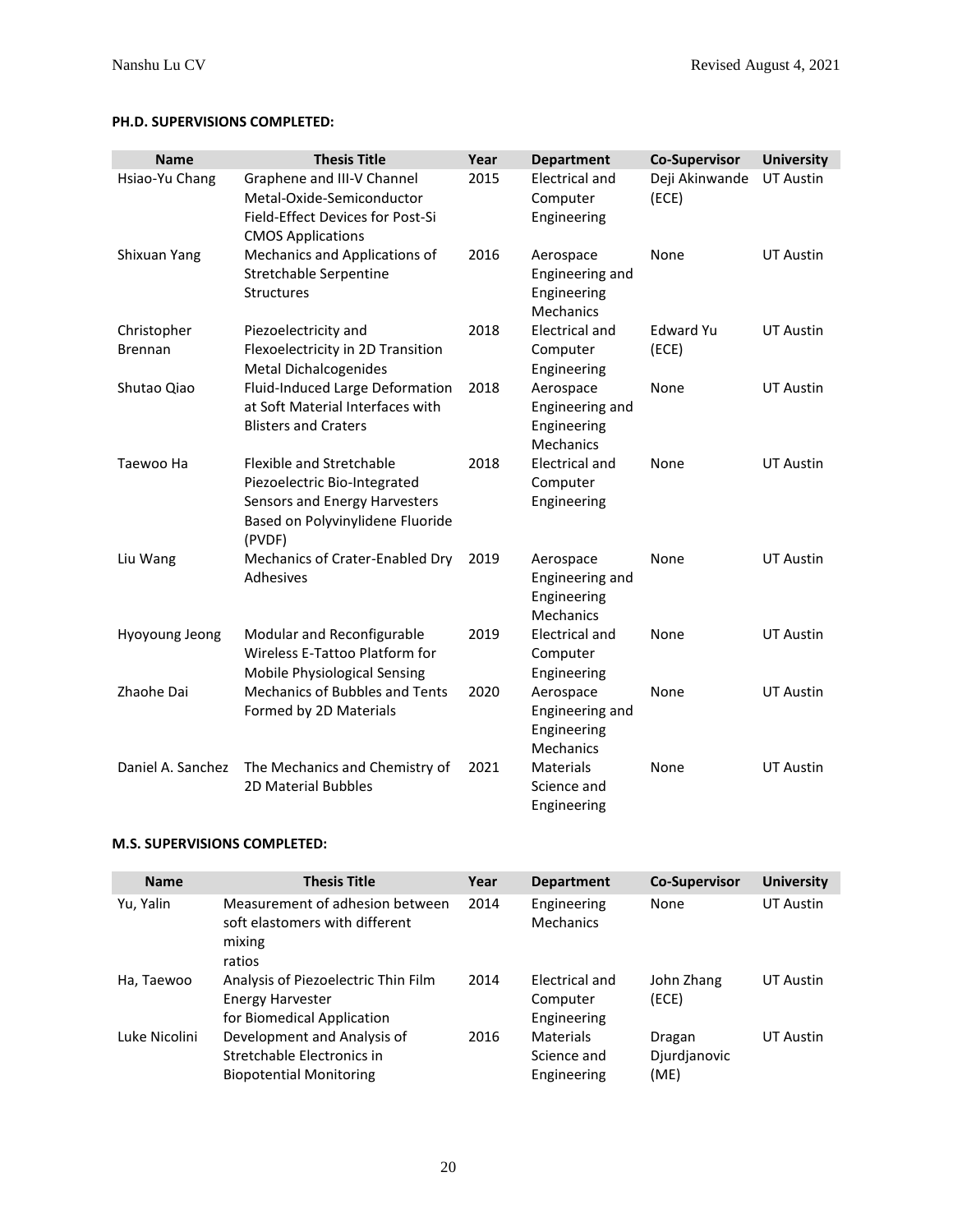| Andrew Stier                        | Smart Epidermal Heater with On-<br>Site Temperature Feedback Control                                              | 2016 | Electrical and<br>Computer<br>Engineering                       | None                           | UT Austin |
|-------------------------------------|-------------------------------------------------------------------------------------------------------------------|------|-----------------------------------------------------------------|--------------------------------|-----------|
| <b>Sotiris</b><br><b>Komodromos</b> | Extraction of useful signals from<br>noise using advanced time-<br>frequency analysis in Enhanced Oil<br>Recovery | 2017 | Aerospace<br>Engineering and<br>Engineering<br><b>Mechanics</b> | Dragan<br>Djurdjanovic<br>(ME) | UT Austin |
| Kanika Deoli                        | <b>Mobile Core Hydration Sensing</b><br>using Bio-Impedance of Arm                                                | 2021 | Electrical and<br>Computer<br>Engineering                       | None                           | UT Austin |

## **PH.D. and M.S. IN PROGRESS:**

| <b>Student Name</b>    | <b>Co-Supervisor</b> | <b>Degree</b> | <b>Start</b><br><b>Date</b> | Date<br>Reached<br>Candidacy | <b>Date Expected</b><br>to Reach<br>Candidacy | Expected<br>Graduation<br>Date |
|------------------------|----------------------|---------------|-----------------------------|------------------------------|-----------------------------------------------|--------------------------------|
| Siyi Liu               | None                 | <b>PhD</b>    | 09/2015                     | 04/2019                      |                                               | 12/2021                        |
| Hongwoo Jang           | None                 | <b>PhD</b>    | 09/2016                     | 06/2017                      |                                               | 05/2022                        |
| Kyoungho Ha            | None                 | <b>PhD</b>    | 09/2017                     | 06/2020                      |                                               | 05/2022                        |
| Xiangxing Yang         | Nan Sun (ECE)        | PhD           | 09/2017                     | 02/2021                      |                                               | 05/2022                        |
| Yifan Rao              | None                 | PhD           | 09/2018                     | 05/2021                      |                                               | 05/2023                        |
| Sarnab<br>Bhattacharya | None                 | <b>PhD</b>    | 09/2018                     |                              | 05/2022                                       | 05/2023                        |
| Jonathan Wells         | None                 | <b>PhD</b>    | 09/2019                     |                              |                                               | 05/2024                        |
| Sangjun Kang           | None                 | PhD.          | 09/2019                     |                              |                                               | 05/2024                        |
| Philip Tan             | None                 | <b>PhD</b>    | 09/2020                     |                              |                                               | 05/2025                        |
| Heeyong Huh            | Luis Sentis (ASE)    | <b>PhD</b>    | 09/2020                     |                              |                                               | 05/2025                        |
| Zhengjie Li            | None                 | <b>PhD</b>    | 09/2020                     |                              |                                               | 05/2025                        |
| Alejandro<br>Rodrigo   | None                 | <b>PhD</b>    | 09/2021                     |                              |                                               |                                |

# **POSTDOCS:**

| <b>Postdoc Name</b> | <b>Co-Supervisor</b> | <b>Institution</b><br><b>Awarding PhD</b> | Date of PhD | <b>Start Date</b> | <b>Completion</b><br><b>Date</b> | <b>Placement</b>           |
|---------------------|----------------------|-------------------------------------------|-------------|-------------------|----------------------------------|----------------------------|
| Shideh Kabiri       | Deji Akinwande       | Tufts                                     | 08/2015     | 10/2015           | 08/2018                          | <b>Assistant Professor</b> |
| Ameri               | (ECE)                | University                                |             |                   |                                  | at Queen's                 |
|                     |                      |                                           |             |                   |                                  | University, Canada         |
| Hengkan Ni          | None                 | <b>UIUC</b>                               | 05/2017     | 01/2019           | 01/2020                          | Research Fellow at         |
|                     |                      |                                           |             |                   |                                  | ARL                        |
| Luize Scalco De     | None                 | Purdue                                    | 12/2020     | 03/2021           | N/A                              | N/A                        |
| Vasconcelos         |                      | University                                |             |                   |                                  |                            |